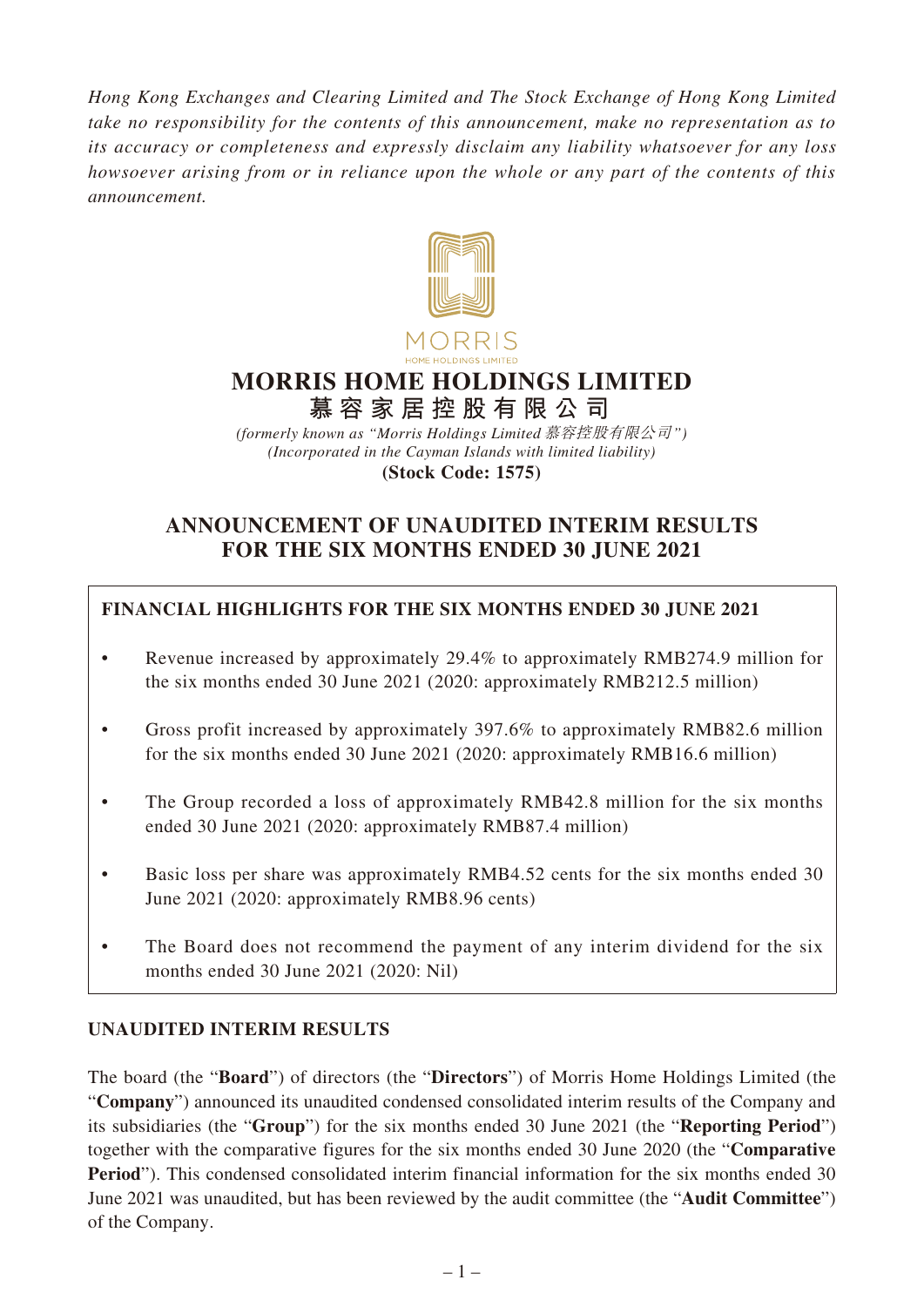# **UNAUDITED CONDENSED CONSOLIDATED STATEMENT OF PROFIT OR LOSS AND OTHER COMPREHENSIVE INCOME**

*FOR THE SIX MONTHS ENDED 30 JUNE 2021*

|                                                                                              | Six months ended 30 June |                |                |
|----------------------------------------------------------------------------------------------|--------------------------|----------------|----------------|
|                                                                                              |                          | 2021           | 2020           |
|                                                                                              | <b>Notes</b>             | <b>RMB'000</b> | <b>RMB'000</b> |
|                                                                                              |                          | (Unaudited)    | (Unaudited)    |
| Revenue                                                                                      | $\overline{4}$           | 274,881        | 212,461        |
| Cost of sales                                                                                |                          | (192, 236)     | (195, 816)     |
| Gross profit                                                                                 |                          | 82,645         | 16,645         |
| Other income and gains                                                                       |                          | 9,805          | 39,896         |
| (Allowance for)/reversal of expected credit<br>losses in respect of financial assets carried |                          |                |                |
| at amortised cost, net                                                                       |                          | (256)          | 6,192          |
| Selling and distribution expenses                                                            |                          | (37, 573)      | (51, 889)      |
| Administrative expenses                                                                      |                          | (64,903)       | (84, 473)      |
| Other expenses and losses                                                                    |                          | (20, 937)      | (1, 494)       |
| Finance costs                                                                                |                          | (10,980)       | (13, 345)      |
| Loss before tax                                                                              | 5                        | (42, 199)      | (88, 468)      |
| Income tax (expense)/credit                                                                  | 6                        | (636)          | 1,052          |
| Loss for the period                                                                          |                          | (42, 835)      | (87, 416)      |
| Other comprehensive loss:                                                                    |                          |                |                |
| Item may be reclassified to profit or loss                                                   |                          |                |                |
| Exchange differences on translation of                                                       |                          |                |                |
| financial statements                                                                         |                          | (5,555)        | (1,185)        |
| Item that were reclassified to profit or loss                                                |                          |                |                |
| Reclassification of cumulative exchange                                                      |                          |                |                |
| fluctuation reserve upon disposal of                                                         |                          |                |                |
| subsidiaries                                                                                 |                          | (1,759)        |                |
| Other comprehensive loss for the period,                                                     |                          |                |                |
| net of income tax                                                                            |                          | (7,314)        | (1,185)        |
| Total comprehensive loss for the period                                                      |                          | (50, 149)      | (88, 601)      |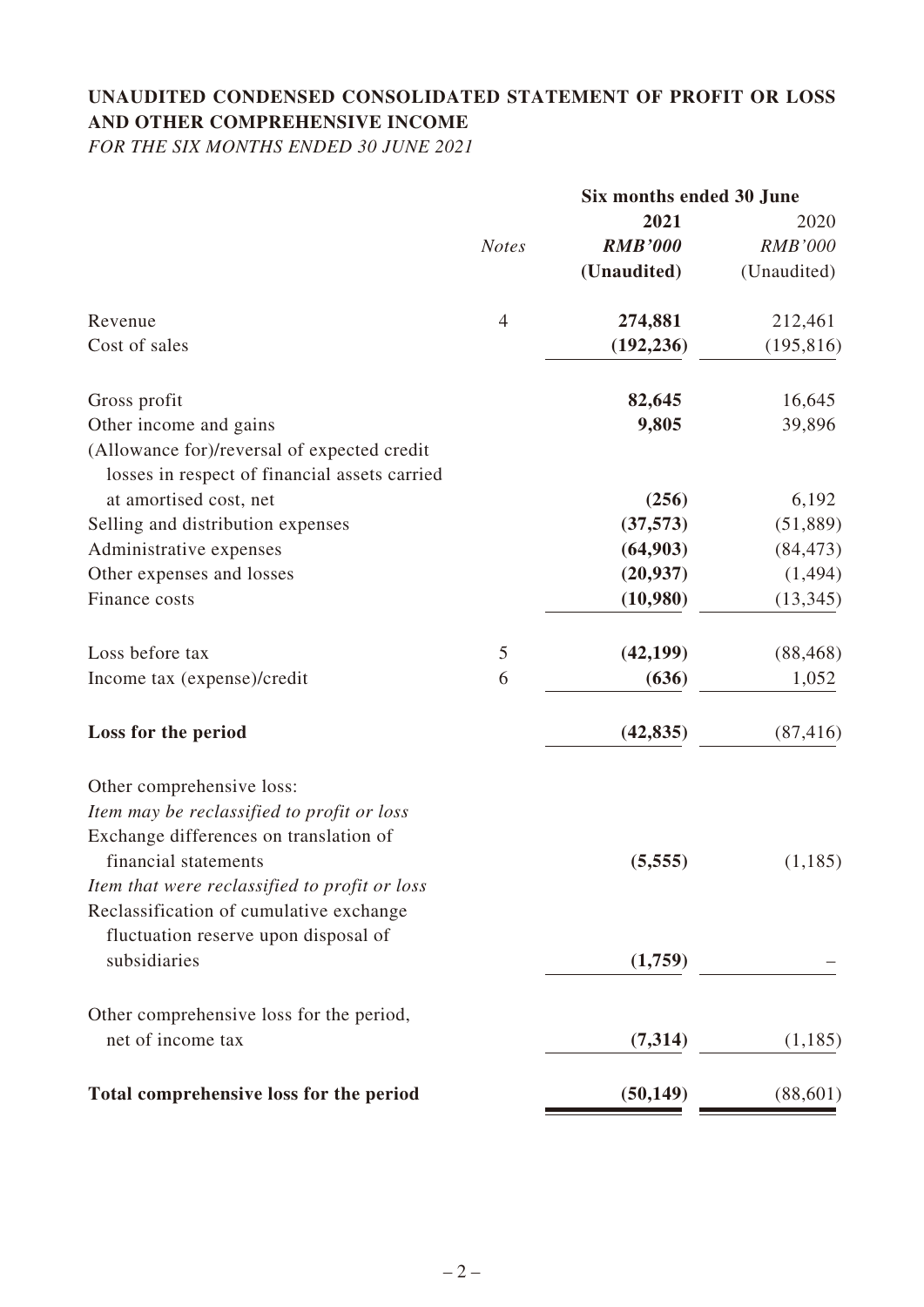|              | Six months ended 30 June |                   |  |
|--------------|--------------------------|-------------------|--|
|              | 2021                     | 2020              |  |
| <b>Notes</b> | <b>RMB'000</b>           | <b>RMB'000</b>    |  |
|              | (Unaudited)              | (Unaudited)       |  |
|              |                          |                   |  |
|              | (41,780)                 | (87, 363)         |  |
|              | (1,055)                  | (53)              |  |
|              | (42, 835)                | (87, 416)         |  |
|              |                          |                   |  |
|              | (49, 135)                | (88, 562)         |  |
|              | (1,014)                  | (39)              |  |
|              | (50, 149)                | (88, 601)         |  |
|              |                          |                   |  |
|              |                          |                   |  |
|              |                          | $RMB(8.96)$ cents |  |
|              | $RMB(4.52)$ cents        | $RMB(9.50)$ cents |  |
|              | $\overline{7}$           | $RMB(4.52)$ cents |  |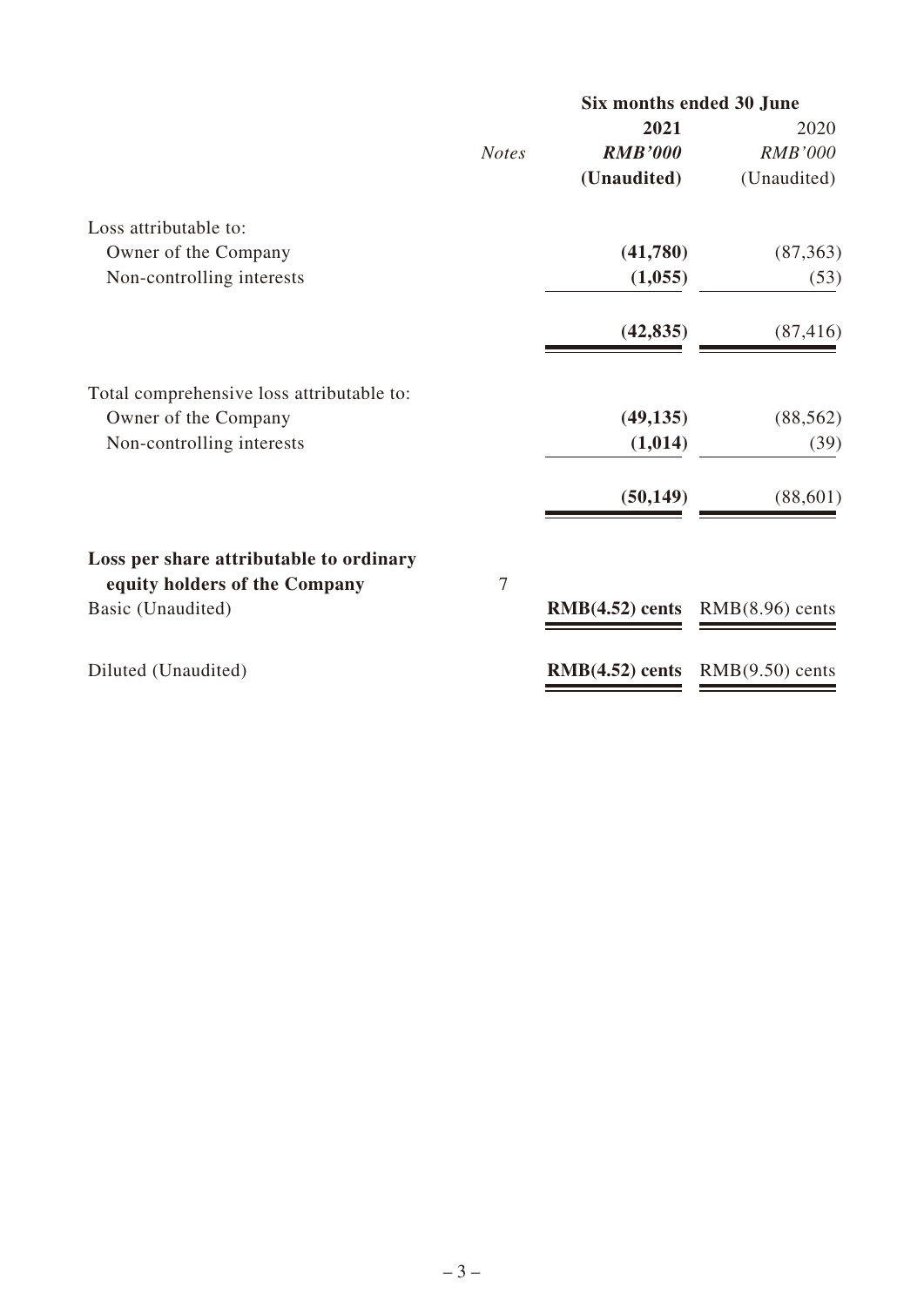# **UNAUDITED CONDENSED CONSOLIDATED STATEMENT OF FINANCIAL POSITION** *AS AT 30 JUNE 2021*

|                                                        |              | 30 June        | 31 December    |
|--------------------------------------------------------|--------------|----------------|----------------|
|                                                        |              | 2021           | 2020           |
|                                                        | <b>Notes</b> | <b>RMB'000</b> | <b>RMB'000</b> |
|                                                        |              | (Unaudited)    | (Audited)      |
| <b>NON-CURRENT ASSETS</b>                              |              |                |                |
| Property, plant and equipment                          |              | 6,749          | 32,316         |
| Right-of-use assets                                    |              | 11,345         | 23,449         |
| Deferred tax assets                                    |              | 3,552          | 4,142          |
| Total non-current assets                               |              | 21,646         | 59,907         |
| <b>CURRENT ASSETS</b>                                  |              |                |                |
| Inventories                                            |              | 169,969        | 171,229        |
| Trade receivables                                      | 9            | 82,528         | 140,380        |
| Prepayments, deposits and other receivables            |              | 285,946        | 106,284        |
| Amount due from a shareholder                          |              |                | 324            |
| Amount due from related companies                      |              | 172,794        | 92,521         |
| Pledged deposits                                       |              | 47,474         | 70,238         |
| Cash and cash equivalents                              |              | 54,260         | 35,969         |
| Total current assets                                   |              | 812,971        | 616,945        |
| <b>CURRENT LIABILITIES</b>                             |              |                |                |
| Trade and bills payables                               | 10           | 248,343        | 265,237        |
| <b>Contract liabilities</b>                            |              | 13,451         | 13,239         |
| Other payables and accruals                            |              | 48,817         | 49,766         |
| Amount due to related companies                        |              | 29,169         | 46,575         |
| Bank and other borrowings                              |              | 166,162        | 94,734         |
| Warranty provision                                     |              | 1,648          | 3,124          |
| Lease liabilities                                      |              | 15,137         | 17,259         |
| Derivative financial instruments                       |              | 347            | 313            |
| Convertible loan                                       |              | 68,198         | 84,356         |
| Income tax payables                                    |              | 2,982          | 3,749          |
| Total current liabilities                              |              | 594,254        | 578,352        |
| <b>NET CURRENT ASSETS</b>                              |              | 218,717        | 38,593         |
| <b>TOTAL ASSETS LESS CURRENT</b><br><b>LIABILITIES</b> |              | 240,363        | 98,500         |
|                                                        |              |                |                |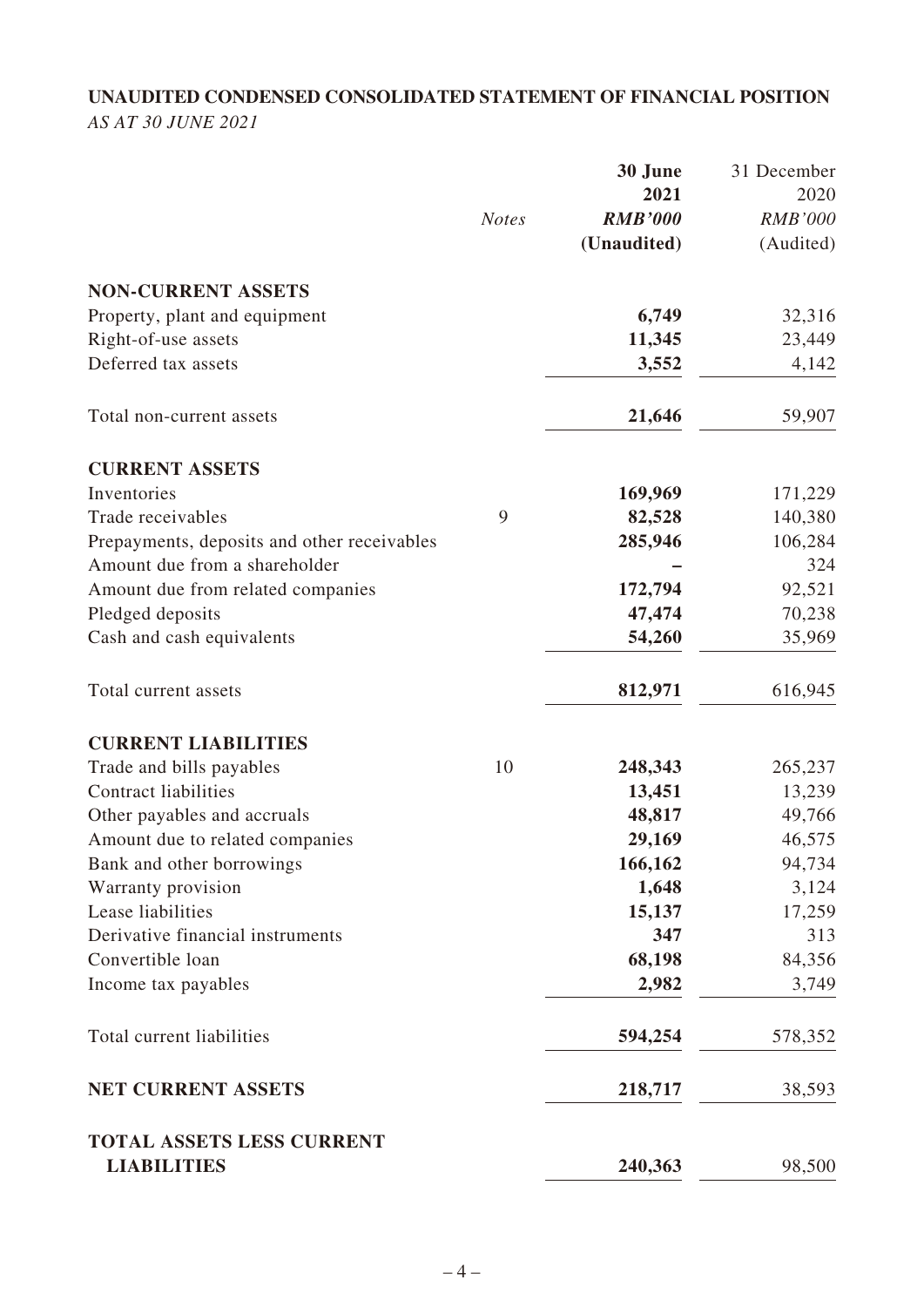|                                      |              | 30 June        | 31 December    |
|--------------------------------------|--------------|----------------|----------------|
|                                      |              | 2021           | 2020           |
|                                      | <b>Notes</b> | <b>RMB'000</b> | <b>RMB'000</b> |
|                                      |              | (Unaudited)    | (Audited)      |
| <b>NON-CURRENT LIABILITIES</b>       |              |                |                |
| Deferred tax liabilities             |              | 36             | 123            |
| Bank and other borrowings            |              | 199,200        |                |
| Lease liabilities                    |              | 14,533         | 21,634         |
| Total non-current liabilities        |              | 213,769        | 21,757         |
| Net assets                           |              | 26,594         | 76,743         |
| <b>EQUITY</b>                        |              |                |                |
| Share capital                        | 11           | 6,914          | 6,914          |
| Reserves                             |              | 20,518         | 69,653         |
| <b>Equity attributable to owners</b> |              |                |                |
| of the Company                       |              | 27,432         | 76,567         |
| Non-controlling interests            |              | (838)          | 176            |
| <b>Total equity</b>                  |              | 26,594         | 76,743         |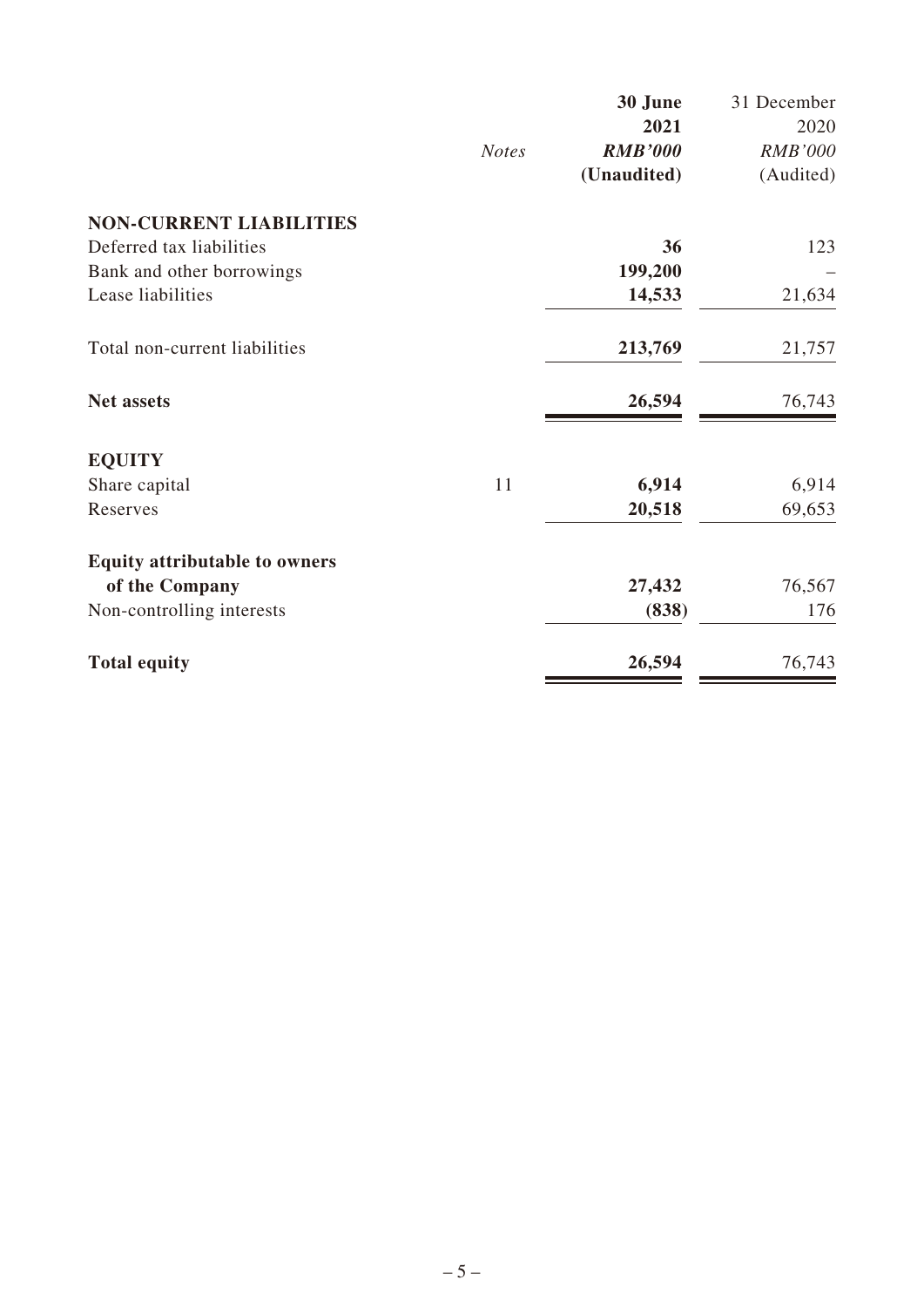# **NOTES TO THE UNAUDITED CONDENSED CONSOLIDATED FINANCIAL STATEMENTS**

*FOR THE SIX MONTHS ENDED 30 JUNE 2021*

#### **1. BASIS OF PREPARATION**

These unaudited condensed consolidated interim financial statements (the "**unaudited interim results**") is prepared in accordance with Hong Kong Accounting Standard ("**HKAS**") 34 Interim Financial Reporting issued by the Hong Kong Institute of Certified Public Accountants (the "**HKICPA**") and the disclosure requirements of Appendix 16 of the Rules Governing the Listing of Securities (the "**Listing Rules**") on The Stock Exchange of Hong Kong Limited (the "**Stock Exchange**") and the Hong Kong Companies Ordinance. These unaudited interim results do not include all the information and disclosures required in the annual financial statements, and should be read in conjunction with the Group's annual financial statements for the year ended 31 December 2020.

The accounting policies and the basis of preparation adopted in the preparation of this unaudited interim results are consistent with those adopted in the Group's annual financial statements for the year ended 31 December 2020, which have been prepared in accordance with Hong Kong Financial Reporting Standards ("**HKFRSs**") (which also include HKASs and Interpretations) issued by the HKICPA and accounting principles generally accepted in Hong Kong and the disclosures requirements of the Hong Kong Companies Ordinance, except for the adoption of the revised HKFRSs as disclosed in note 2 below.

This unaudited condensed consolidated interim financial statements is presented in Renminbi ("**RMB**") and all values are rounded to the nearest thousand ("**RMB'000**") except when otherwise indicated. This unaudited condensed consolidated interim financial statements has not been audited or reviewed by the Company's external auditors, but has been reviewed by the Company's Audit Committee.

#### **2. CHANGES IN ACCOUNTING POLICIES AND DISCLOSURES**

The accounting policies adopted in the preparation of the unaudited interim results are consistent with those followed in the preparation of the Group's annual consolidated financial statements for the year ended 31 December 2020, except for the adoption of amendments to HKFRSs effective as of 1 January 2021.

| Amendments to HKFRS 9, HKAS 39, HKFRS 7, | Interest Rate Benchmark Reform – Phase 2    |
|------------------------------------------|---------------------------------------------|
| HKFRS 4 and HKFRS 16                     |                                             |
| Amendment to HKFRS 16                    | Covid-19-Related Rent Concessions beyond 30 |
|                                          | June 2021                                   |

These amendments have no material impact on the Group's financial statements, nor are expected to have any future impact to the Group.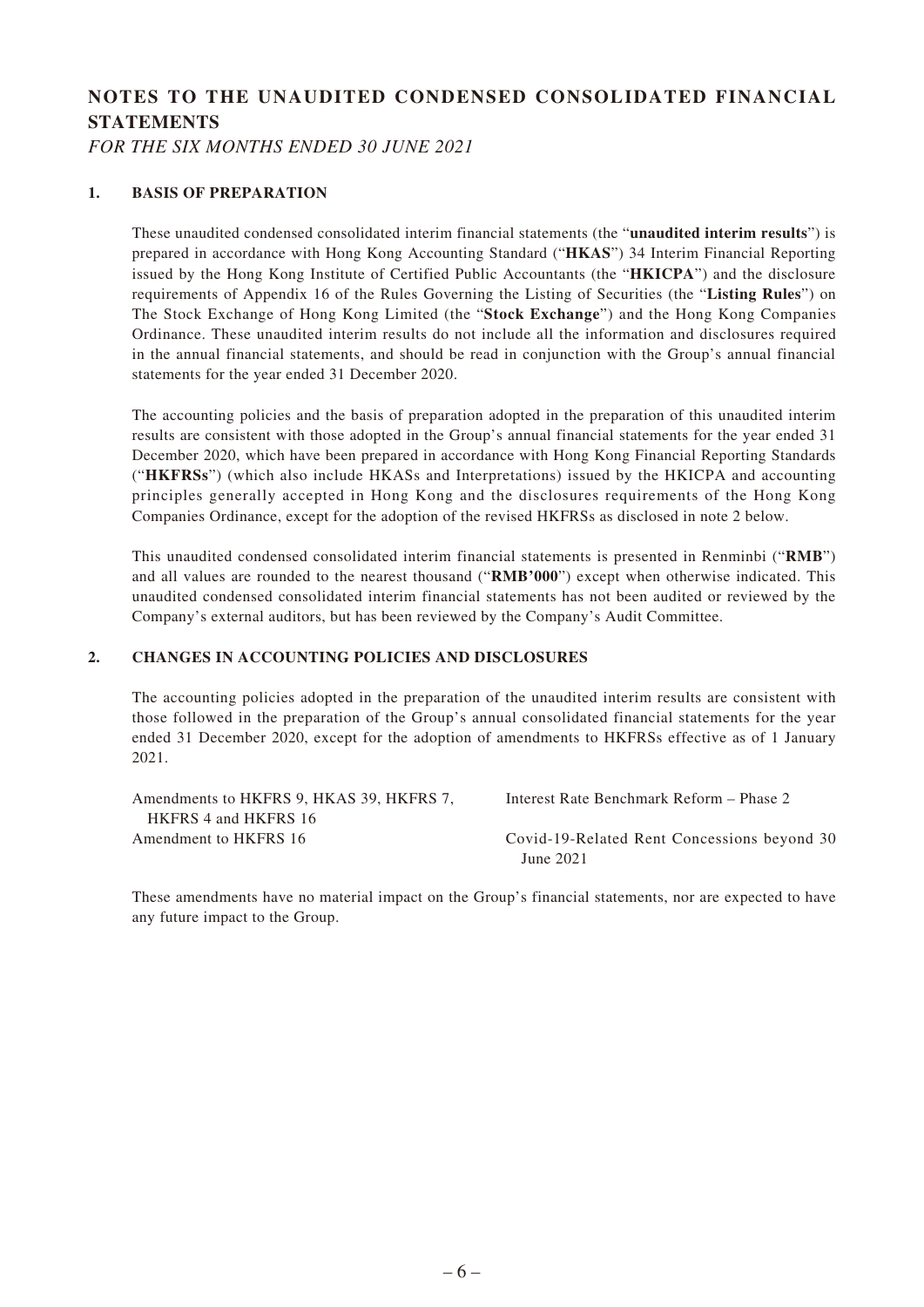#### **3. SEGMENT INFORMATION**

Information reported to the Board, being the chief operating decision maker, for the purposes of resource allocation and assessment of segment performance focuses on types of goods or services delivered or provided. This is also the basis upon which the Group is organised and managed.

Specifically, the Group's reportable segments under HKFRS 8 Operating Segments are as follows:

- a. Retail segment
- b. Manufacturing segment

#### **Segment revenues and results**

The following is an analysis of the Group's revenue and results by reportable and operating segments:

|                                                                  |                | <b>Elimination</b> of |                |                              |                |                    |                |              |
|------------------------------------------------------------------|----------------|-----------------------|----------------|------------------------------|----------------|--------------------|----------------|--------------|
|                                                                  |                | <b>Retail segment</b> |                | <b>Manufacturing segment</b> |                | intersegment sales |                | Total        |
|                                                                  | Six months     | Six months            | Six months     | Six months                   | Six months     | Six months         | Six months     | Six months   |
|                                                                  | ended          | ended                 | ended          | ended                        | ended          | ended              | ended          | ended        |
|                                                                  | 30 June 2021   | 30 June 2020          | 30 June 2021   | 30 June 2020                 | 30 June 2021   | 30 June 2020       | 30 June 2021   | 30 June 2020 |
|                                                                  | <b>RMB'000</b> | RMB'000               | <b>RMB'000</b> | RMB'000                      | <b>RMB'000</b> | RMB'000            | <b>RMB'000</b> | RMB'000      |
|                                                                  | (Unaudited)    | (Unaudited)           | (Unaudited)    | (Unaudited)                  | (Unaudited)    | (Unaudited)        | (Unaudited)    | (Unaudited)  |
| Segment revenues                                                 |                |                       |                |                              |                |                    |                |              |
| - External sales                                                 | 109,007        | 86,879                | 165,874        | 125,582                      |                |                    | 274,881        | 212,461      |
| - Internal sales                                                 |                |                       | 65,843         | 21,693                       | (65, 843)      | (21, 693)          |                |              |
|                                                                  | 109,007        | 86,879                | 231,717        | 147,275                      | (65, 843)      | (21,693)           | 274,881        | 212,461      |
| Segment loss                                                     | (15, 429)      | (21, 103)             | (22, 461)      | (79, 139)                    |                | (20)               | (37, 890)      | (100, 262)   |
| Interest income                                                  |                |                       |                |                              |                |                    | 324            | 675          |
| Fair value change on contingent<br>consideration receivables     |                |                       |                |                              |                |                    |                | 9,500        |
| Fair value change on derivative<br>component of convertible loan |                |                       |                |                              |                |                    | (33)           |              |
| Gain on substantial modification<br>of convertible loan          |                |                       |                |                              |                |                    |                | 11,716       |
| Gain on disposal of subsidiaries                                 |                |                       |                |                              |                |                    | 8,451          |              |
| Unallocated corporate expenses                                   |                |                       |                |                              |                |                    | (12, 447)      | (8, 408)     |
| Unallocated finance costs                                        |                |                       |                |                              |                |                    | (604)          | (1,689)      |
| Loss before taxation                                             |                |                       |                |                              |                |                    | (42, 199)      | (88, 468)    |

Segment loss represents the (loss from)/profit earned by each segment without allocation of interests income, fair value change on derivative component of convertible loan, fair value change on contingent consideration receivables, gain on substantial modification of convertible loan, unallocated corporate expenses, and unallocated finance costs. This is the measure reported to the Board for the purposes of resource allocation and performance assessment.

Inter-segment sales are charged at prevailing market rates.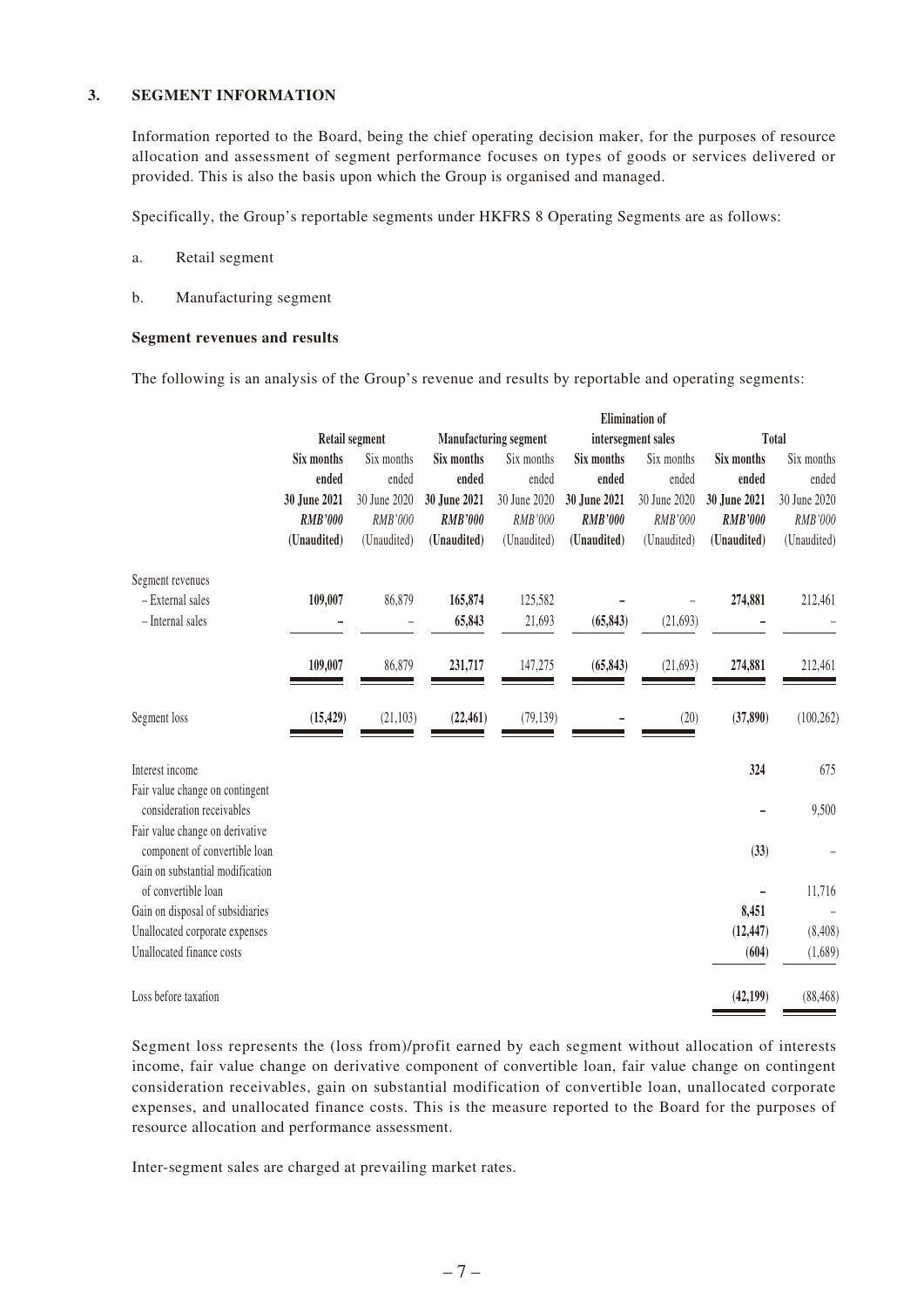#### **Segment assets and liabilities**

|                                   | <b>Retail segment</b> |                |                        | <b>Manufacturing segment</b> | <b>Consolidated</b> |                |  |
|-----------------------------------|-----------------------|----------------|------------------------|------------------------------|---------------------|----------------|--|
|                                   | 30 June               | 31 December    | 30 June<br>31 December |                              | 30 June             | 31 December    |  |
|                                   | 2021                  | 2020           | 2021                   | 2020                         | 2021                | 2020           |  |
|                                   | <b>RMB'000</b>        | <i>RMB'000</i> | <b>RMB'000</b>         | <i>RMB'000</i>               | <b>RMB'000</b>      | <i>RMB'000</i> |  |
|                                   | (Unaudited)           | (Audited)      | (Unaudited)            | (Audited)                    | (Unaudited)         | (Audited)      |  |
| Segment assets                    | 81,154                | 114,632        | 721,573                | 554,890                      | 802,727             | 669,522        |  |
| Unallocated corporate assets      |                       |                |                        |                              | 31,890              | 7,330          |  |
| Consolidated assets               |                       |                |                        |                              | 834,617             | 676,852        |  |
| Segment liabilities               | 43,675                | 54,386         | 684,385                | 459.944                      | 728,060             | 514,330        |  |
| Unallocated corporate liabilities |                       |                |                        |                              | 79,963              | 85,779         |  |
| Consolidated liabilities          |                       |                |                        |                              | 808,023             | 600,109        |  |

For the purpose of monitoring segment performances and allocating resources between segments:

- all assets are allocated to operating segments other than unallocated corporate assets (mainly comprising contingent consideration receivables and other unallocated corporate assets); and
- all liabilities are allocated to operating segments other than unallocated corporate liabilities (mainly comprising amount due to a related company, amount due to a shareholder, convertible loan and other unallocated corporate liabilities).

#### **Other segment information**

|                                                                                           | Retail segment |              |                | <b>Manufacturing segment</b> |                | <b>Unallocated</b> |                     | Total        |  |
|-------------------------------------------------------------------------------------------|----------------|--------------|----------------|------------------------------|----------------|--------------------|---------------------|--------------|--|
|                                                                                           | 30 June 2021   | 30 June 2020 | 30 June 2021   | 30 June 2020                 | 30 June 2021   | 30 June 2020       | <b>30 June 2021</b> | 30 June 2020 |  |
|                                                                                           | <b>RMB'000</b> | RMB'000      | <b>RMB'000</b> | RMB'000                      | <b>RMB'000</b> | <b>RMB'000</b>     | <b>RMB'000</b>      | RMB'000      |  |
|                                                                                           | (Unaudited)    | (Unaudited)  | (Unaudited)    | (Unaudited)                  | (Unaudited)    | (Unaudited)        | (Unaudited)         | (Unaudited)  |  |
| Addition of property, plant and                                                           |                |              |                |                              |                |                    |                     |              |  |
| equipment                                                                                 | 1,190          | 247          | 646            | 63,545                       |                |                    | 1,836               | 63,792       |  |
| Addition of right-of-use assets                                                           |                | 6,096        |                |                              |                |                    |                     | 6,096        |  |
| Depreciation of property, plant                                                           |                |              |                |                              |                |                    |                     |              |  |
| and equipment                                                                             | 848            | 1,589        | 495            | 2,670                        |                | -                  | 1,343               | 4,259        |  |
| Depreciation of right-of-use assets                                                       | 4,680          | 19,978       |                | 2,461                        |                |                    | 4,680               | 22,439       |  |
| (Reversal)/provision against<br>obsolete and slow-moving                                  |                |              |                |                              |                |                    |                     |              |  |
| inventories                                                                               | 350            | (106)        | (43, 011)      | 1,869                        |                |                    | (42, 661)           | 1,763        |  |
| Allowance for/(reversal of)<br>expected credit losses on<br>financial assets at amortised |                |              |                |                              |                |                    |                     |              |  |
| cost, net                                                                                 | (242)          | (316)        | 501            | (5,876)                      | (3)            |                    | 256                 | (6,192)      |  |
| Finance costs                                                                             | 560            | 5,125        | 9,816          | 6,531                        | 604            | 1,689              | 10,980              | 13,345       |  |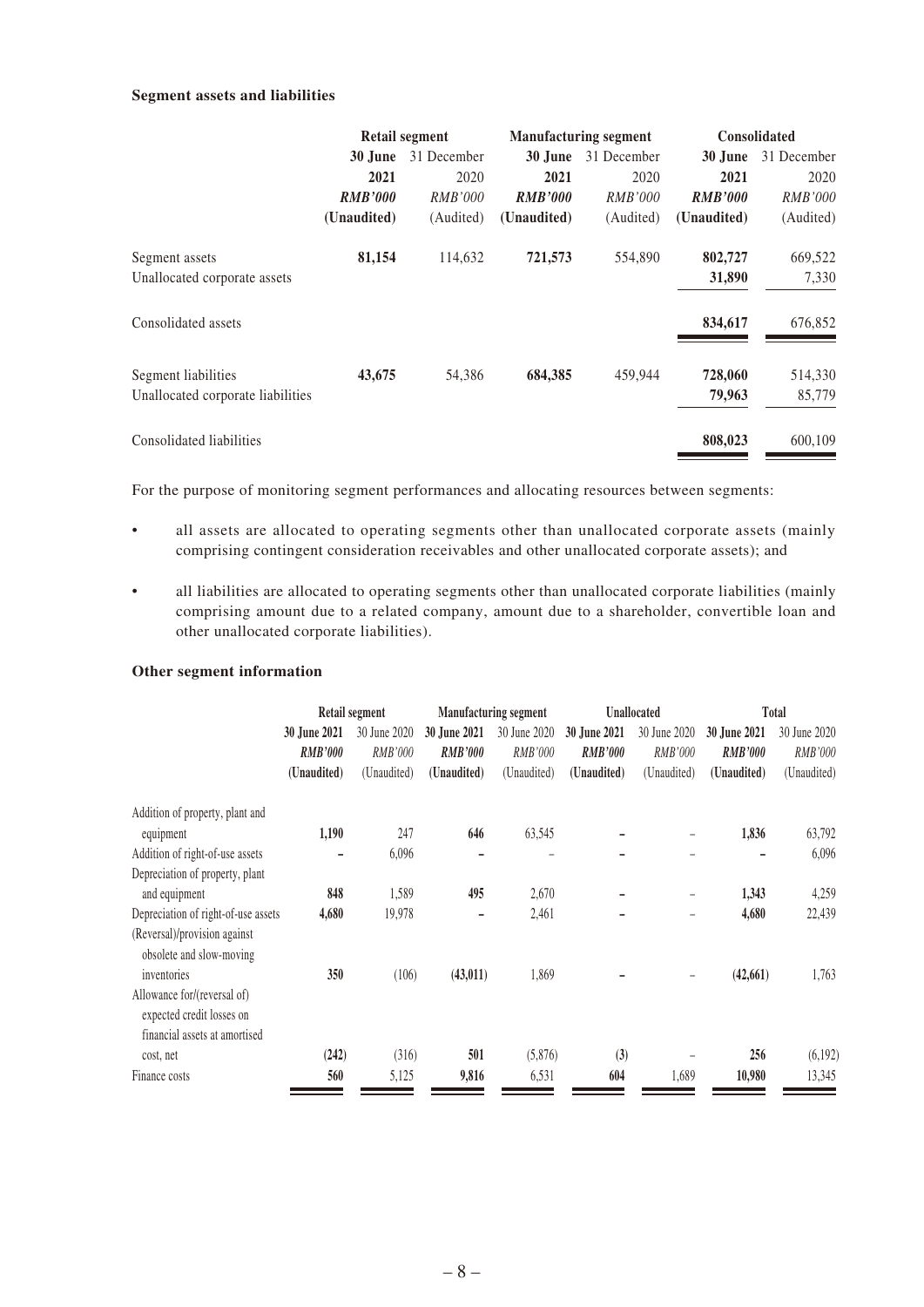#### **Geographical information**

#### *(a) Revenue from external customers*

|                                                      | 30 June        | 30 June        |
|------------------------------------------------------|----------------|----------------|
|                                                      | 2021           | 2020           |
|                                                      | <b>RMB'000</b> | <i>RMB'000</i> |
|                                                      | (Unaudited)    | (Unaudited)    |
| The People's Republic of China (including Hong Kong) | 29,944         | 14,955         |
| The United Kingdom                                   | 76,894         | 22,777         |
| The U.S.                                             | 159,609        | 174,729        |
| Others                                               | 8,434          |                |
|                                                      | 274,881        | 212,461        |

#### *(b) Non-current assets*

|                                                      | 30 June        | 31 December    |
|------------------------------------------------------|----------------|----------------|
|                                                      | 2021           | 2020           |
|                                                      | <b>RMB'000</b> | <i>RMB'000</i> |
|                                                      | (Unaudited)    | (Audited)      |
| The People's Republic of China (including Hong Kong) | 13,242         | 17,260         |
| Cambodia                                             |                | 32,233         |
| The U.S.                                             |                |                |
| The United Kingdom                                   | 4,852          | 6,272          |
|                                                      | 18,094         | 55,765         |

The non-current asset information above is based on the locations of the assets and excludes deferred tax assets and contingent consideration receivables.

#### *Information about major customers*

Revenue from major customers which did not consist any related parties of the corresponding year contributing over 10% of the total revenue of the Group is as follows:

|            | Six months ended 30 June |                |  |
|------------|--------------------------|----------------|--|
|            | 2021                     | 2020           |  |
|            | <b>RMB'000</b>           | <i>RMB'000</i> |  |
| Customer 1 | 79,416                   | 30,560         |  |
| Customer 2 | 48,036                   | $N/A^*$        |  |
| Customer 3 | 31,155                   | $N/A^*$        |  |
| Customer 4 | 30,732                   | 21,817         |  |

\* Revenue from the customer is less than 10% of the total revenue of the Group.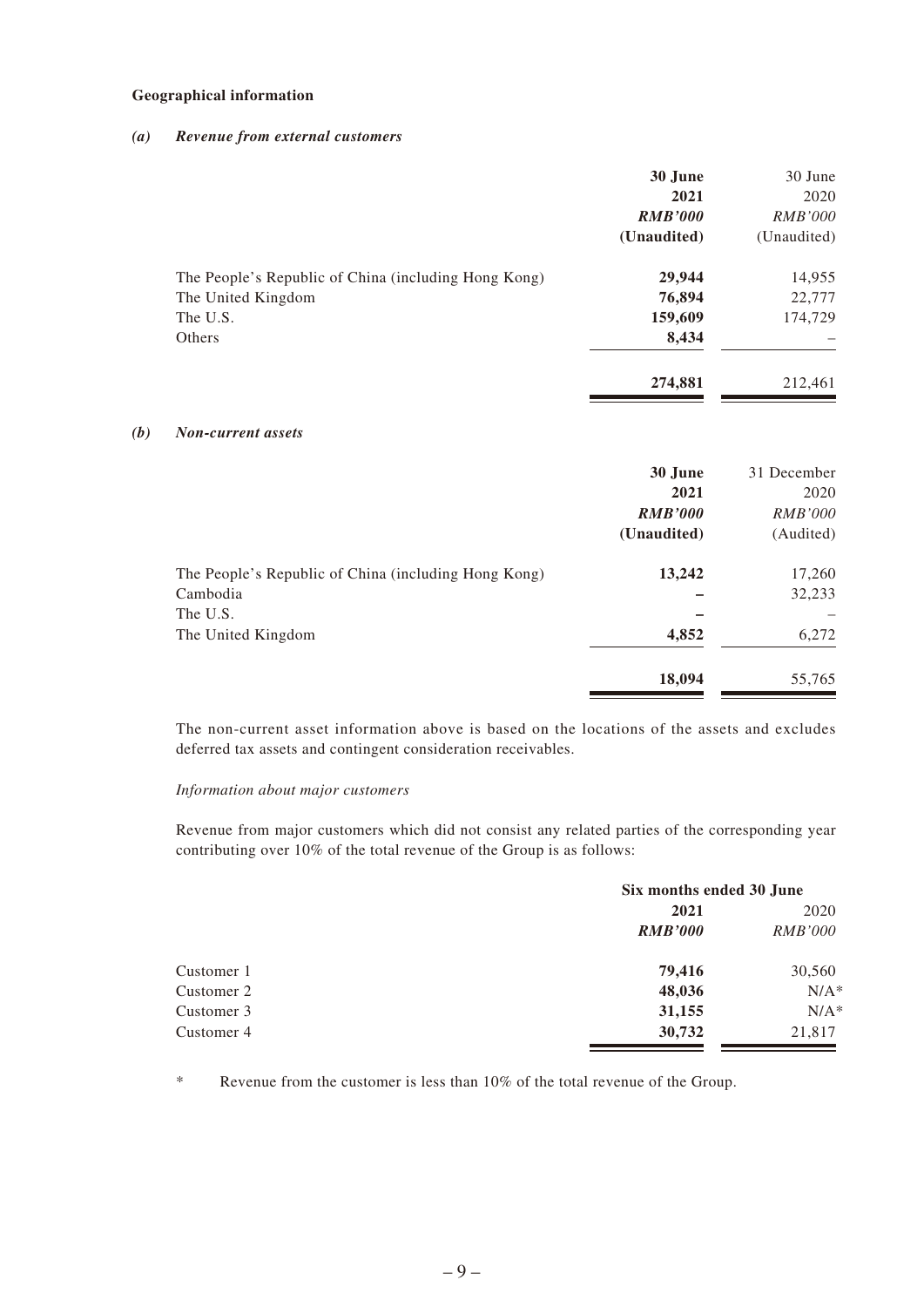#### **4. REVENUE FROM CONTRACTS WITH CUSTOMERS**

Revenue represents the net invoiced value of goods sold, after allowances for returns, trade discounts and value-added tax.

|                                                  | Six months ended 30 June |                |  |
|--------------------------------------------------|--------------------------|----------------|--|
|                                                  | 2021                     | 2020           |  |
|                                                  | <b>RMB'000</b>           | <i>RMB'000</i> |  |
|                                                  | (Unaudited)              | (Unaudited)    |  |
| Revenue                                          |                          |                |  |
| Recognised at a point of time:                   |                          |                |  |
| Manufacturing and sales of sofas, sofa cover and |                          |                |  |
| other furniture products                         | 274,547                  | 212,461        |  |
| Commission income                                | 334                      |                |  |
|                                                  | 274,881                  | 212,461        |  |

#### **5. LOSS BEFORE TAX**

The Group's loss before tax is arrived at after charging/(crediting):

|                                                                        | Six months ended 30 June |                |
|------------------------------------------------------------------------|--------------------------|----------------|
|                                                                        | 2021                     | 2020           |
|                                                                        | <b>RMB'000</b>           | <i>RMB'000</i> |
|                                                                        | (Unaudited)              | (Unaudited)    |
| Cost of inventories sold                                               | 234,897                  | 194,053        |
| Depreciation of property, plant and equipment                          | 1,343                    | 4,259          |
| Depreciation of right-of-use assets                                    | 4,680                    | 22,439         |
| Gain on substantial modification of convertible loan                   |                          | (11,716)       |
| Salaries, wages and benefits in kind.                                  | 69,357                   | 56,417         |
| Pension scheme contributions                                           | 7,309                    | 3,949          |
| (Reversal of)/provision against obsolete and slow-moving               |                          |                |
| inventories                                                            | (42, 661)                | 1,763          |
| Allowance for/(reversal of) expected credit losses on financial assets |                          |                |
| at amortised cost, net                                                 | 256                      | (6,192)        |
| Reversal of product warranty, net                                      | (1, 452)                 | (966)          |
| Interest for convertible loan                                          | 604                      | 1,689          |
| Interest for lease liabilities                                         | 801                      | 5,462          |

#### **6. INCOME TAX**

Under the two-tiered profits tax rates regime in Hong Kong, the first HK\$2 million of profits of the qualifying group entity will be taxed at 8.25%, and profits above HK\$2 million will be taxed at 16.5%. The profits of group entities not qualifying for the two-tiered profits tax rates regime will continue to be taxed at a flat rate of 16.5% (2020: 16.5%).

PRC subsidiaries are subject to the PRC Enterprise Income Tax at 25% during the period (2020: 25%). Pursuant to the relevant laws and regulations in the PRC, Zhejiang Morris Fashion Home Co., Ltd. ("**Fashion Home**") and Zhejiang Apollo Leather Products Co., Ltd. ("**Apollo**"), which qualified as High and New Technology Enterprises ("**HNTE**") on 30 November 2018, were entitled to a reduced enterprise income tax rate of 15%. During the period ended 30 June 2021, Fashion Home and Apollo applied the qualification of HNTE and are entitled to the reduced tax rate of 15% until 30 November 2021.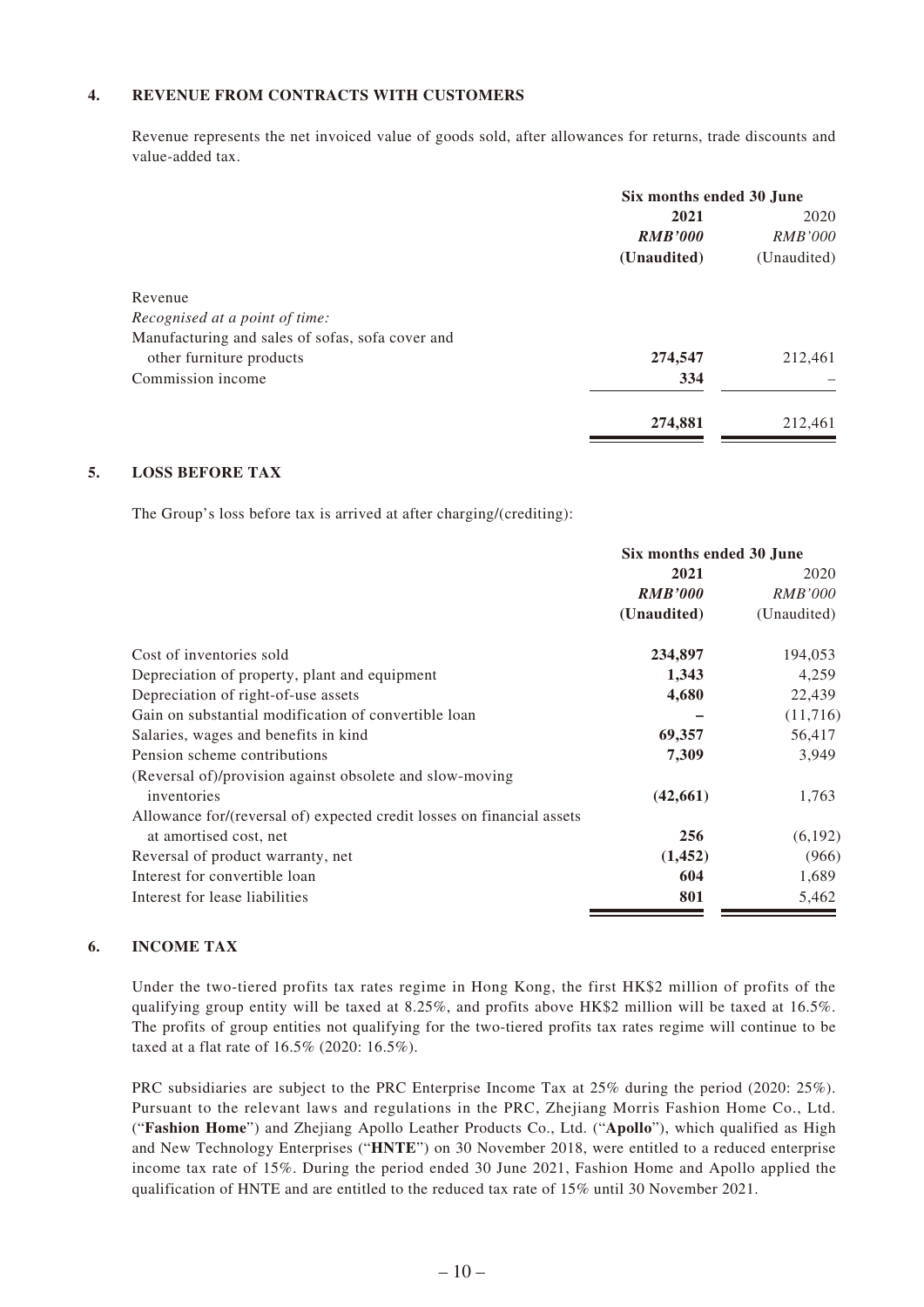The U.S. corporate tax rate is 21% for the period ended 30 June 2021 in accordance to the Tax Cuts and Jobs Act. The U.S. income tax includes (a) federal income tax calculated at a fixed rate of 21% for the period ended 30 June 2021 (2020: a fixed rate of 21%) on the estimated U.S. federal taxable income and (b) state income tax calculated at various state income tax rates for both periods on the estimated state taxable income for the respective states. The income subject to tax in a specific state (i.e. state taxable income) is calculated based on the federal taxable income with state tax adjustments, which is then allocated or apportioned to the respective states (i.e. percentage of taxable income that should be apportioned or specially allocated to the respective states in which the Group operates) based on the apportionment factors provided from the state tax returns in previous year.

Pursuant to the income tax rules and regulations of United Kingdom (UK), the subsidiary comprising the Group in UK is liable to United Kingdom CIT at a tax rate of 19% for the period ended 30 June 2021.

Pursuant to the relevant laws and regulations in Cambodia, the tax rate of the Cambodian subsidiary is 20% during the period ended 30 June 2021.

Taxes on profit assessable in elsewhere have been calculated at the rate of tax prevailing in the jurisdictions in which the Group operates.

|                                     |                | Six months ended 30 June |  |
|-------------------------------------|----------------|--------------------------|--|
|                                     | 2021           | 2020                     |  |
|                                     | <b>RMB'000</b> | <i>RMB'000</i>           |  |
|                                     | (Unaudited)    | (Unaudited)              |  |
| Current – Hong Kong                 | 46             |                          |  |
| Current – U.S.                      |                |                          |  |
| Current – Other                     |                | 65                       |  |
| Deferred tax                        | 590            | (1,117)                  |  |
| Tax expense/(credit) for the period | 636            | (1,052)                  |  |

#### **7. LOSS PER SHARE ATTRIBUTABLE TO ORDINARY EQUITY HOLDERS OF THE COMPANY**

The calculation of basic loss per share amount for the period ended 30 June 2021 was based on the loss for the period attributable to ordinary equity holders of the Company of RMB41,780,000 (2020: RMB87,363,000), and the weighted average number of ordinary shares of 924,188,000 (2020: 975,440,956) in issue during the period.

Diluted earnings per share amounts for the six months ended 30 June 2021 are calculated by adjusting the weighted average number of ordinary shares outstanding to assume conversion of all dilutive potential ordinary shares. The Convertible Loan is assumed to have been converted into ordinary shares, and the loss for the six months ended 30 June 2021 is adjusted to exclude the interest expense on the Convertible Loan, if any (2020: adjusted to exclude the interest expense on the Convertible Loan and gain on substantial modification of convertible loan less tax effect, if any).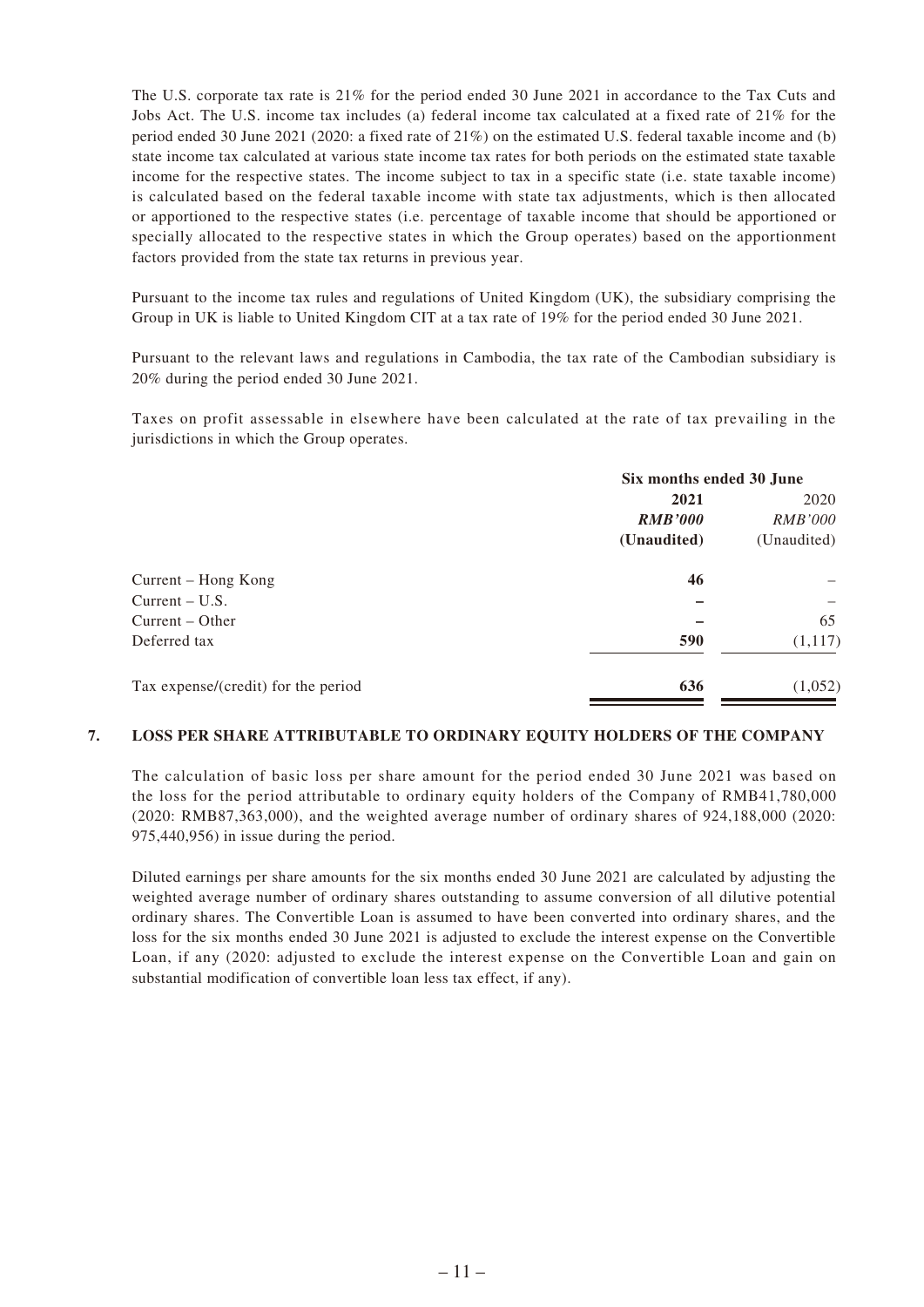The calculation of basic and diluted loss per share is based on the following:

| 2021<br><b>RMB'000</b><br>(Unaudited) | 2020<br><i>RMB'000</i><br>(Unaudited) |
|---------------------------------------|---------------------------------------|
|                                       |                                       |
|                                       |                                       |
|                                       |                                       |
|                                       |                                       |
| (41,780)                              | (87, 363)                             |
| 604                                   | 1,689                                 |
|                                       | (11, 716)                             |
|                                       |                                       |
| (41, 176)                             | (97, 390)                             |
| Six months ended 30 June              |                                       |
| 2021                                  | 2020                                  |
| (Unaudited)                           | (Unaudited)                           |
|                                       |                                       |
| 924,188,000                           | 975,440,956                           |
|                                       |                                       |
| 44,591,312                            | 49,985,192                            |
|                                       |                                       |
| 968,779,312                           | 1,025,426,148                         |
|                                       |                                       |

#### **8. DIVIDENDS**

The Board has proposed not to declare interim dividend for the six months ended 30 June 2021 (six months ended 30 June 2020: Nil).

#### **9. TRADE RECEIVABLES**

|                                            | 30 June        | 31 December    |
|--------------------------------------------|----------------|----------------|
|                                            | 2021           | 2020           |
|                                            | <b>RMB'000</b> | <i>RMB'000</i> |
|                                            | (Unaudited)    | (Audited)      |
| Trade receivables from third parties       | 89,118         | 147,401        |
| Less: allowance for expected credit losses | (6,590)        | (7,021)        |
|                                            | 82,528         | 140,380        |

The Group's trading terms with its customers are mainly on credit. The credit period is generally one to two months, extending up to three to six months for major customers. The Group seeks to maintain strict control over its outstanding receivables and overdue balances are reviewed regularly by senior management. The Group does not hold any collateral over its trade receivable balances. Trade receivables are non-interest-bearing.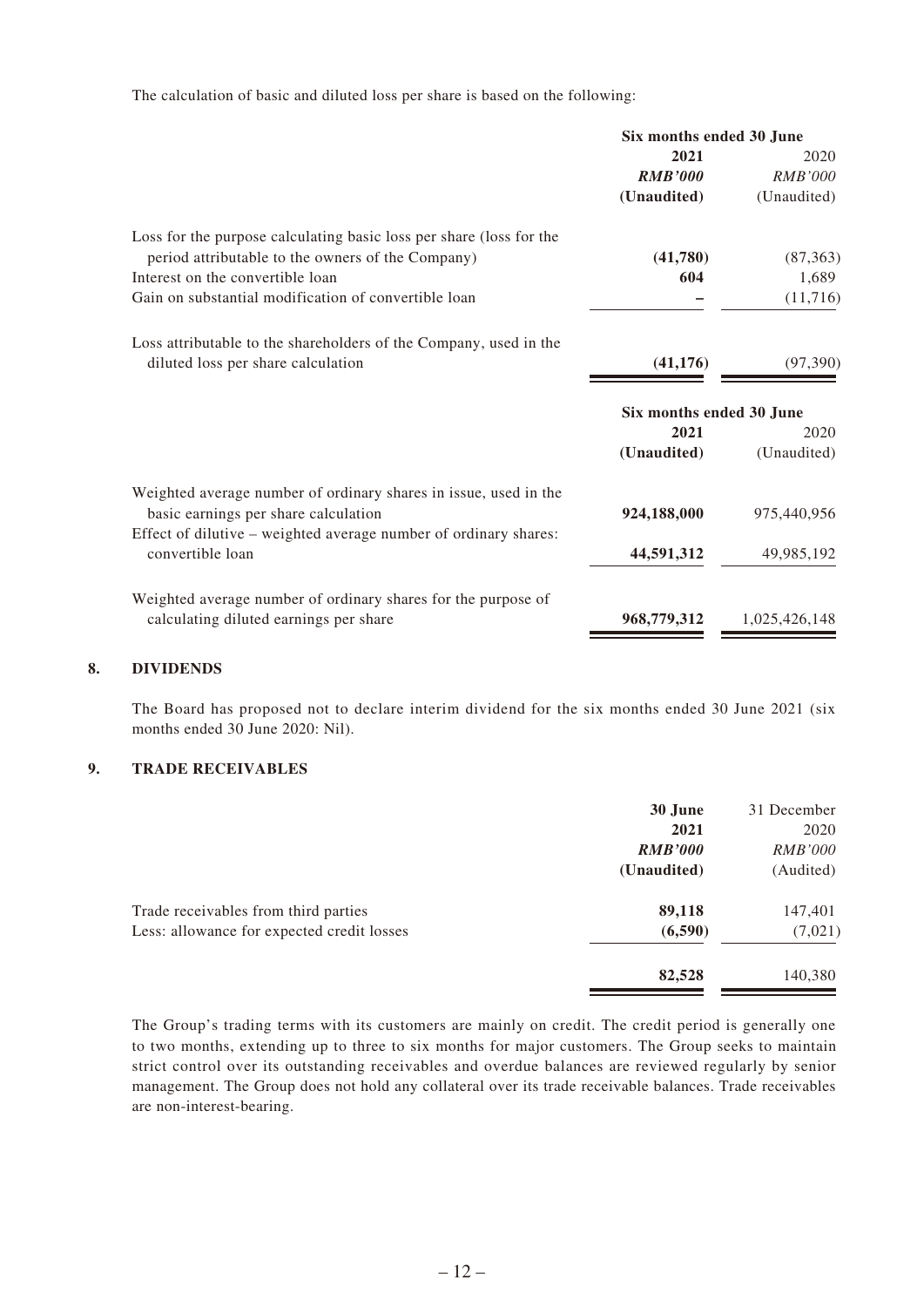An ageing analysis of trade receivables as at the end of the Reporting Period, based on the invoice date and net of provision, is as follows:

|                 | 30 June        | 31 December    |
|-----------------|----------------|----------------|
|                 | 2021           | 2020           |
|                 | <b>RMB'000</b> | <b>RMB'000</b> |
|                 | (Unaudited)    | (Audited)      |
| Within 3 months | 73,868         | 134,551        |
| 4 to 6 months   | 7,456          | 5,628          |
| 7 to 12 months  | 1,204          | 201            |
|                 | 82,528         | 140,380        |

#### **10. TRADE AND BILLS PAYABLES**

| 30 June        | 31 December    |
|----------------|----------------|
| 2021           | 2020           |
| <b>RMB'000</b> | <i>RMB'000</i> |
| (Unaudited)    | (Audited)      |
| 104,535        | 113,039        |
|                |                |
| 60,664         | 54,098         |
| 83,144         | 98,100         |
| 248,343        | 265,237        |
|                |                |

An ageing analysis of the trade and bills payables as at the end of the Reporting Period, based on the invoice date, is as follows:

|                | 30 June        | 31 December    |
|----------------|----------------|----------------|
|                | 2021           | 2020           |
|                | <b>RMB'000</b> | <b>RMB'000</b> |
|                | (Unaudited)    | (Audited)      |
| Within 1 month | 71,289         | 100,252        |
| 2 to 3 months  | 98,901         | 44,978         |
| 4 to 6 months  | 60,698         | 48,014         |
| Over 6 months  | 17,455         | 71,993         |
|                | 248,343        | 265,237        |

The trade and bills payables are non-interest-bearing. Trade payables are normally settled on terms of 30 to 180 days while bills payables are settled on a term of 90 to 180 days.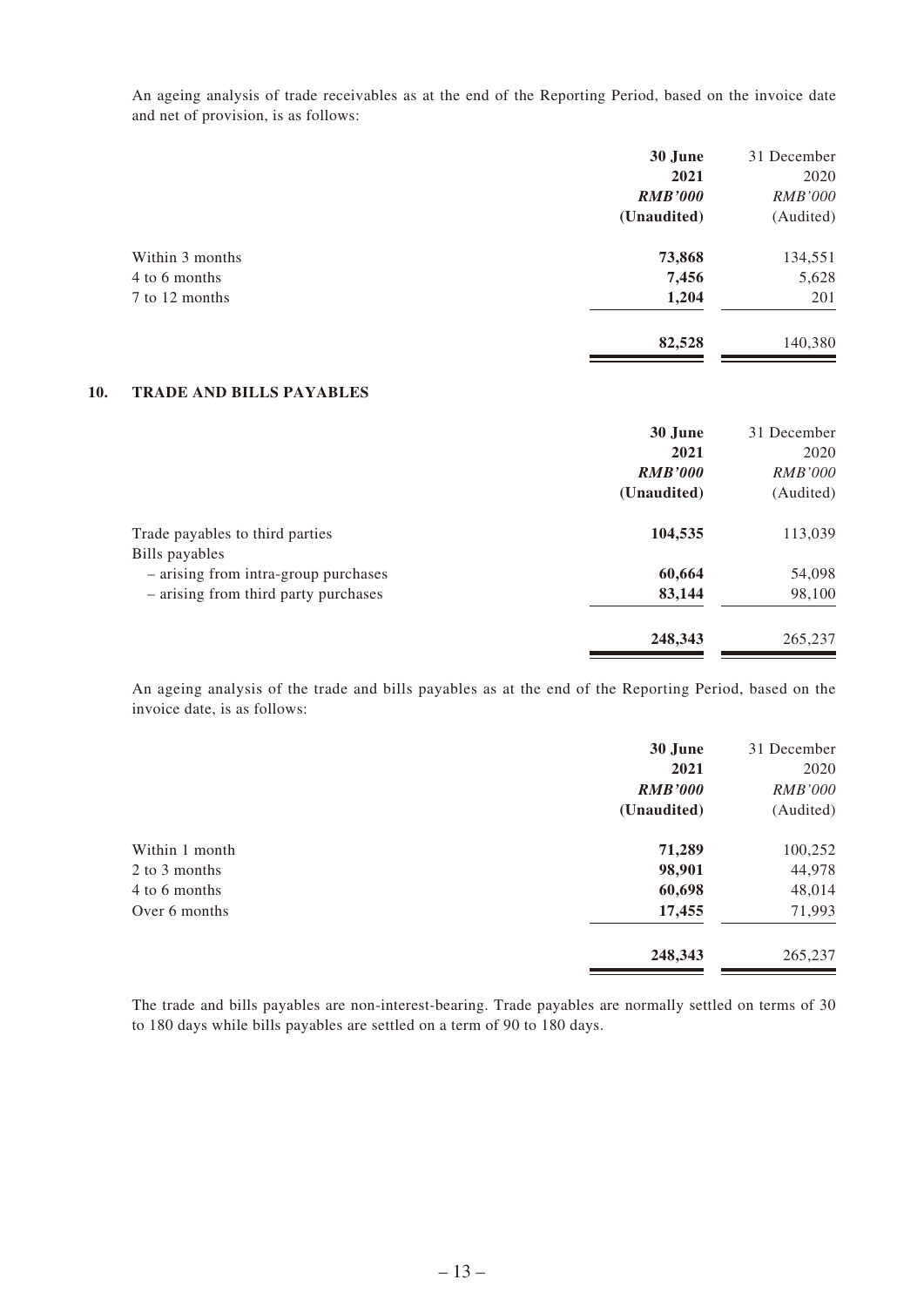#### **11. SHARE CAPITAL**

|                          | <b>30 June 2021</b> |                | 31 December 2020 |                |
|--------------------------|---------------------|----------------|------------------|----------------|
|                          |                     | <b>RMB'000</b> |                  | <i>RMB'000</i> |
|                          | <b>US\$'000</b>     | equivalent     | US\$'000         | equivalent     |
|                          | (Unaudited)         | (Unaudited)    | (Audited)        | (Audited)      |
| Authorised:              |                     |                |                  |                |
| 10,000,000,000 ordinary  |                     |                |                  |                |
| shares of US\$0.001 each | 10,000              |                | 10,000           |                |
|                          |                     |                |                  |                |
| Issued and fully paid:   |                     |                |                  |                |
| 1,000,000,000 ordinary   |                     |                |                  |                |
| shares of US\$0.001 each | 1,000               | 6,914          | 1.000            | 6.914          |

The movements in the Company's issued share capital during the period are as follow:

|                                         | Number of<br>ordinary |                                                        |
|-----------------------------------------|-----------------------|--------------------------------------------------------|
|                                         | shares in issue       | <b>Issued capital</b><br><b>RMB'000</b><br>(Unaudited) |
| As at 31 December 2020 and 30 June 2021 | 1,000,000,000         | 6.914                                                  |

#### **12. EVENT AFTER THE REPORTING PERIOD**

Subsequent to the Reporting Period, in July 2021, the Company received a notice from the Potential Investor (the "**Termination Notice**") that it does not intend to proceed further with the Possible Subscription on the terms described in the Memorandum of Understanding, and that the transactions contemplated in the Memorandum of Understanding would cease and proceed no further. Simultaneously with the receiving of the Termination Notice, the Company received repayment notices dated 8 July 2021 (the "**Repayment Notices**") demanding repayment of the outstanding principal of the Working Capital Loan in the approximate amount of RMB50 million plus interest. For more details, please refer to the Company's announcement dated 9 July 2021.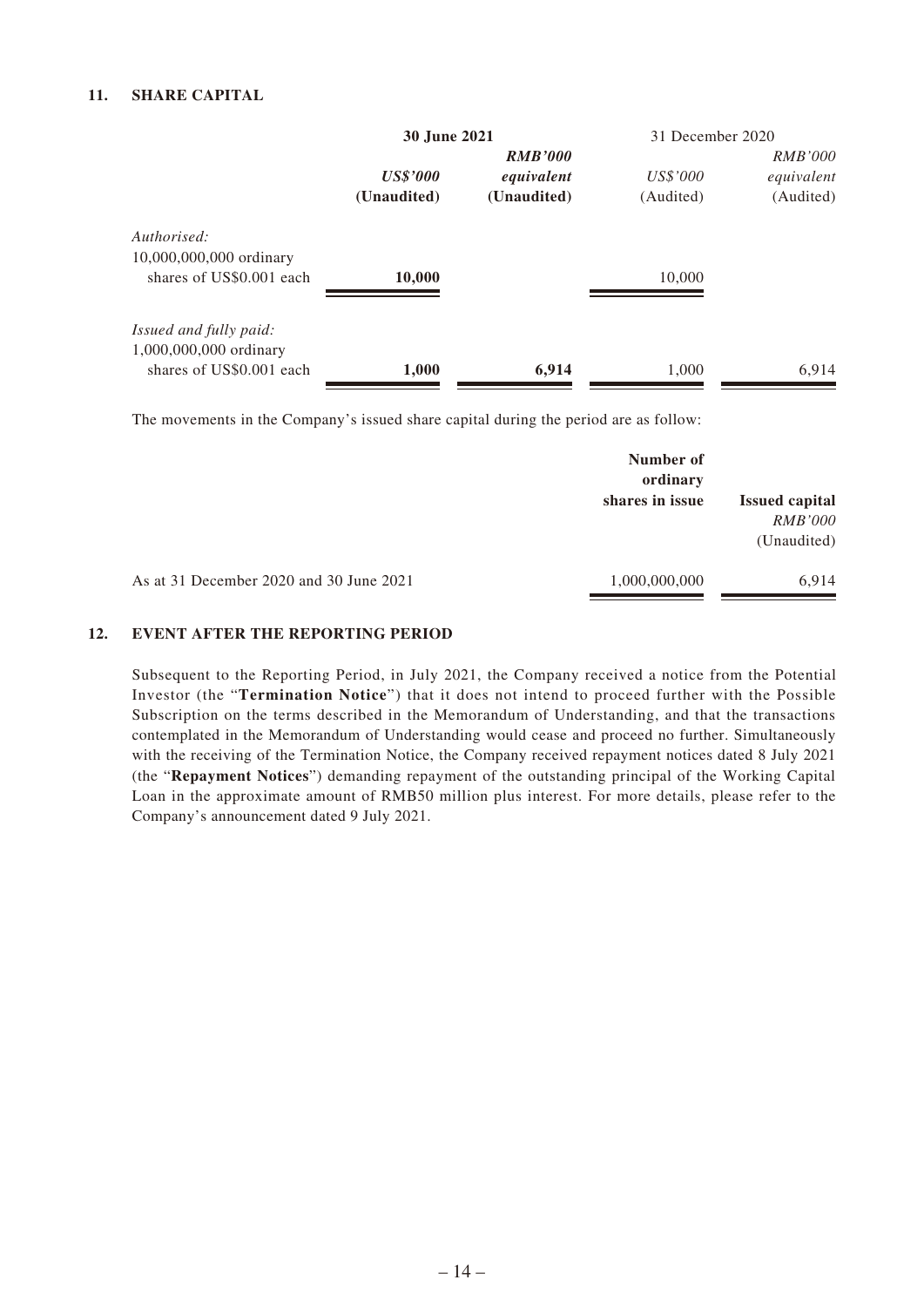## **MANAGEMENT DISCUSSION AND ANALYSIS**

### **BUSINESS REVIEW**

During the Reporting Period, having faced with complex and adverse trading environment and the widespread impact of COVID-19, the Group continued to develop new markets, invest in product design and research and development, and establish and expand sales channels. As a result, the Group's revenue increased from approximately RMB212.5 million in the Comparative Period to approximately RMB274.9 million in the Reporting Period, representing an increase of approximately 29.4%. Loss for the period decreased by approximately 51.0% from approximately RMB87.4 million in the Comparative Period to approximately RMB42.8 million in the Reporting Period.

### **Business development in the U.S. and U.K.**

The Group's U.S. business has faced strong challenges due to continued Sino-US trade war, instability of global supply chain and high freight costs caused by the COVID-19 pandemic. However, due to vigorous efforts to rebuild our U.S. business, the Group successfully achieved growth in some of our key U.S. customers. In the meantime, with hard efforts and strong execution, the Group continued the growth in our U.K. business amidst the severe impact of the COVID-19 pandemic. Amidst the difficult business environment, the management of the Group sought to tackle these challenges by consolidating relationship with selected key customers, and grow our wholesale business.

### **Retail business development in China and Hong Kong**

As of August 2021, the Group had a total of 1 flagship showroom, 1 self-operated retail store, 30 franchise stores and 2 online stores across different provinces in Mainland China.

In Hong Kong, the Group had a total of 4 self-operated retail stores in Central, Sha Tin, Tsuen Wan and West Kowloon, and 6 points of consignment sales in East Kowloon, Yuen Long, Wan Chai, Lai Chi Kok and Tsuen Wan. The Group also introduced auxiliary decoration services to establish one-stop services including decoration and furniture setting, instilling its stylish home design concept into Hong Kong market.

Our commitment to design and customer service has continuously improved our "Morrisofa" brand image and increased our customer base and loyalty. As a result, the Group's retail business continued to grow in the Reporting Period.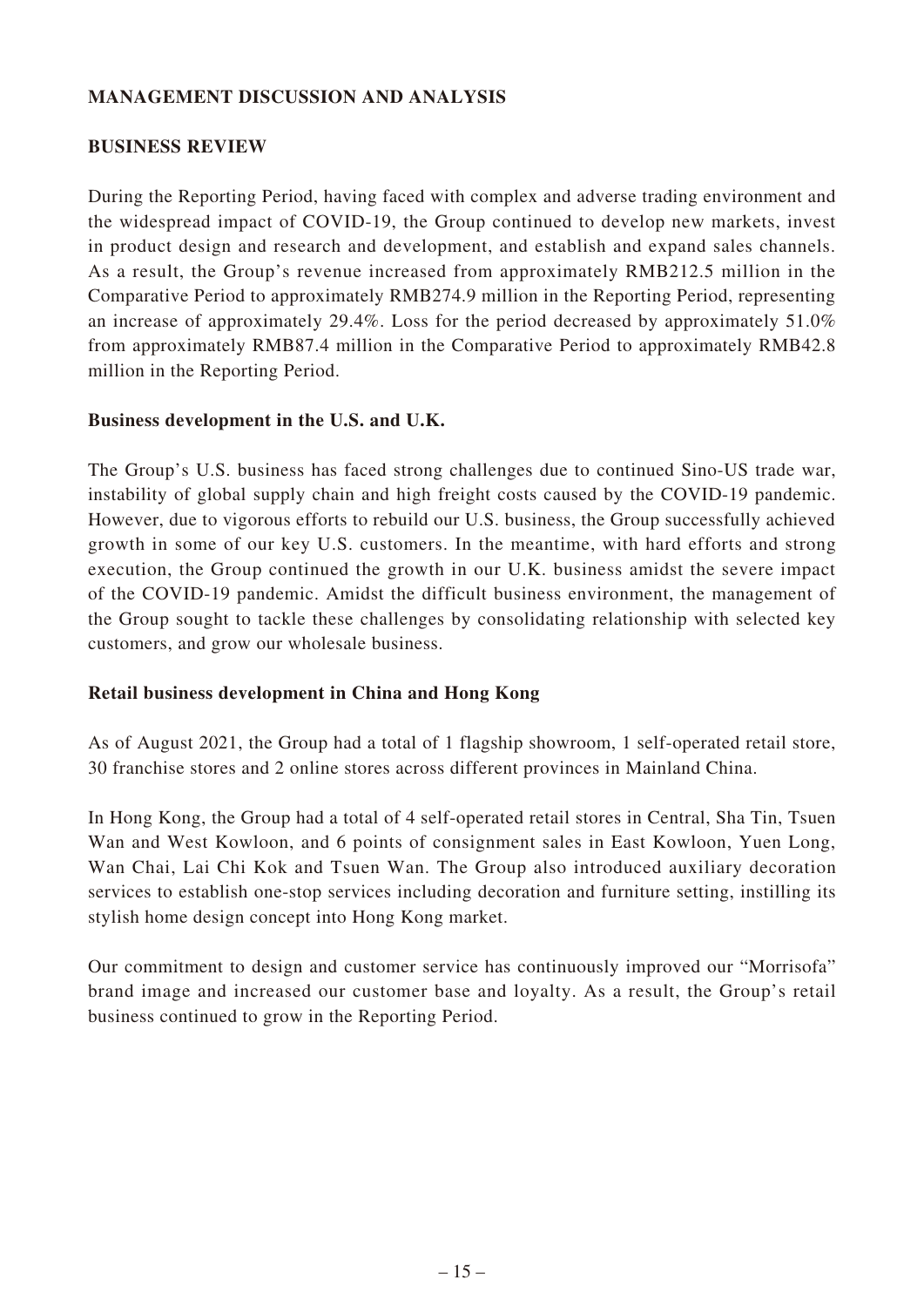### **FINANCIAL REVIEW**

For the six months ended 30 June 2021, the principal business activities of Group comprise the manufacturing and sales of sofas, sofa covers and other furniture products.

During the Reporting Period, the revenue of the Group amounted to approximately RMB274.9 million (2020: approximately RMB212.5 million), representing an increase of approximately 29.4% as compared with the corresponding period last year, which was mainly attributed to the increase in revenue generated from sale of sofas, sofa covers and other furniture products resulted from the recovery of the economy with the stabilization of the COVID-19 situation in our major markets.

The Group's gross profit for the Reporting Period was approximately RMB82.6 million (2020: approximately RMB16.6 million), representing an increase of approximately 397.6% as compared with the corresponding period last year, with gross profit margin increased from approximately 7.8% to approximately 30.0%. The increase in gross profit margin was primarily due to larger contribution from the U.K. and Hong Kong markets which enjoyed a higher profit margin and the reverse of inventory provision due to clearance sales.

The net loss of the Group amounted to approximately RMB42.8 million (2020: approximately RMB87.4 million) during the Reporting Period. The decrease in net loss was mainly attributable to an increase in sales volume in the U.K. and Hong Kong markets.

The Company's basic loss per ordinary share was approximately RMB4.52 cents for the six months ended 30 June 2021 (2020: approximately RMB8.96 cents) based on the loss for the period attributable to ordinary equity holders of the Company of approximately RMB42.8 million (2020: approximately RMB87.4 million), and the weighted average number of ordinary shares of 924,188,000 for the six months ended 30 June 2021 (30 June 2020: 975,440,956).

# **Cost of sales**

The cost of sales of the Group decreased by approximately 1.8% from approximately RMB195.8 million for the six months ended 30 June 2020 to approximately RMB192.2 million for the six months ended 30 June 2021, which was primarily due to the increase in sales of higher gross margin product in U.K. and Hong Kong market and the reverse of inventory provision due to clearance sales.

### **Other income and gains**

The other income and gains of the Group decreased from approximately RMB39.9 million for the six months ended 30 June 2020 to approximately RMB9.8 million for the six months ended 30 June 2021. Such decrease was mainly due to the decrease in fair value change on contingent consideration receivables, gain on substantial modification of convertible loan and net exchange gains.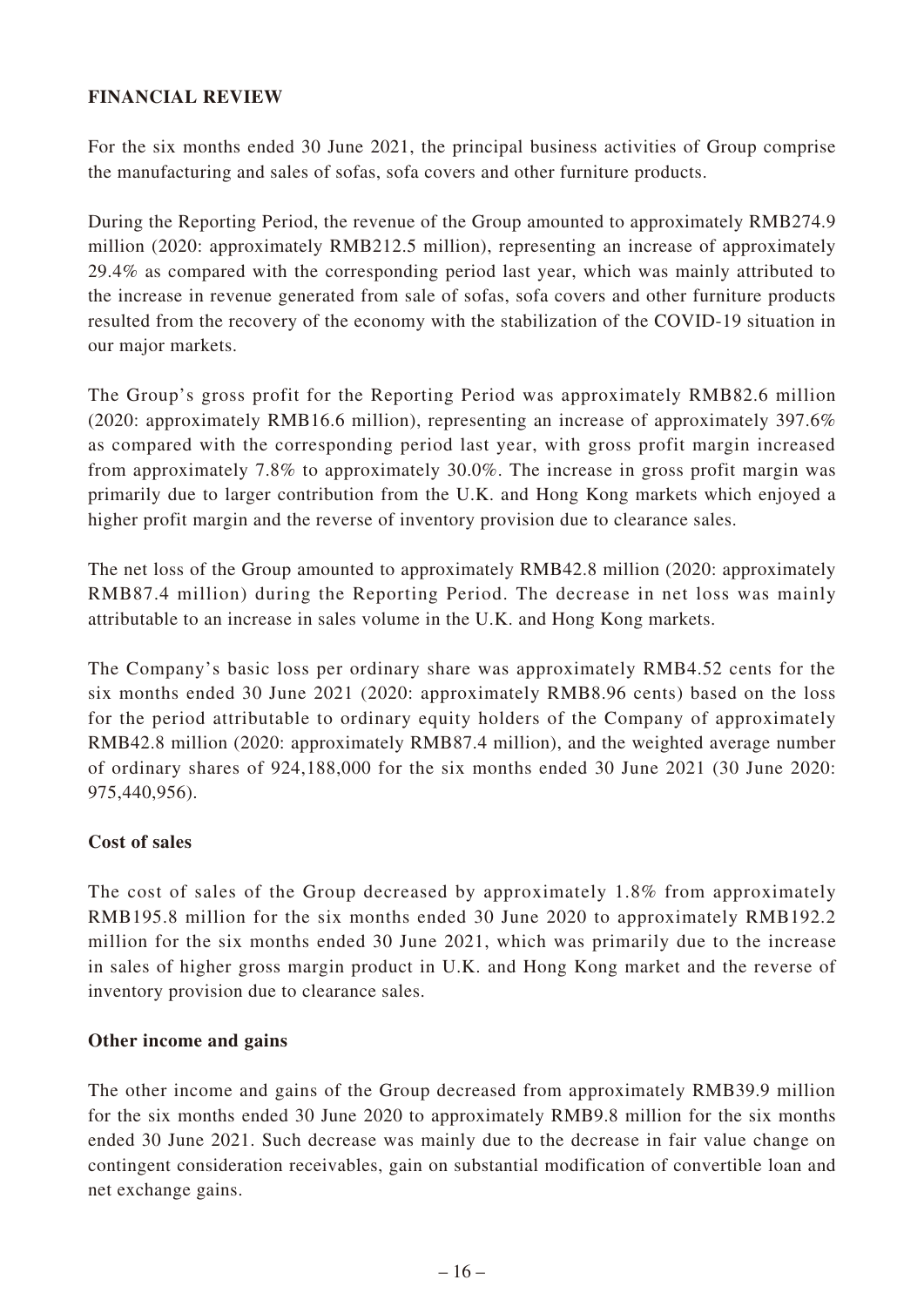### **Selling and distribution expenses**

The selling and distribution expenses of the Group decreased by approximately 27.6% from approximately RMB51.9 million for the six months ended 30 June 2020 to approximately RMB37.6 million for the six months ended 30 June 2021. Such decrease was primarily due to the decrease in store expenses after the disposal of Jennifer Convertibles Inc.

#### **Administrative expenses**

The administrative expenses of the Group decreased by approximately 23.2% from approximately RMB84.5 million for the six months ended 30 June 2020 to approximately RMB64.9 million for the six months ended 30 June 2021. Such decrease was primarily due to decrease in one off expenses related to land development during the period.

#### **Finance costs**

The finance costs of the Group decreased by approximately 17.3% from approximately RMB13.3 million for the six months ended 30 June 2020 to approximately RMB11.0 million for the six months ended 30 June 2021. The decrease in finance costs was mainly due to the decrease in interest for lease liabilities.

#### **Other expenses and losses**

The other expenses and losses of the Group increased from approximately RMB1.5 million for the six months ended 30 June 2020 to approximately RMB20.9 million for the six months ended 30 June 2021 was mainly due to the loss on clearance sales of long age raw materials.

#### **Income tax (expense)/credit**

The income tax expense of the Group was approximately RMB0.6 million for the six months ended 30 June 2021, as compared to income tax credit of approximately RMB1.1 million for the six months ended 30 June 2020. The reversal of income tax credit to income tax expense was mainly attributable to the profit-making situation this year in Hong Kong and deferred tax expenses.

### **LIQUIDITY AND CAPITAL RESOURCES**

### **Working capital**

As at 30 June 2021, cash and bank balances of the Group were denominated mainly in Renminbi, British pound sterling, Hong Kong dollars and U.S. dollars in the aggregate amount of approximately RMB101.7 million (31 December 2020: RMB106.2 million). The current ratios (current assets divided by current liabilities) of the Group were 1.37 times and 1.07 times as at 30 June 2021 and 31 December 2020, respectively. In view of the Group's current level of cash and bank balances and funds being generated internally from our operations, the Board is of the view that the Group should have sufficient resources to meet its financial needs for its operations.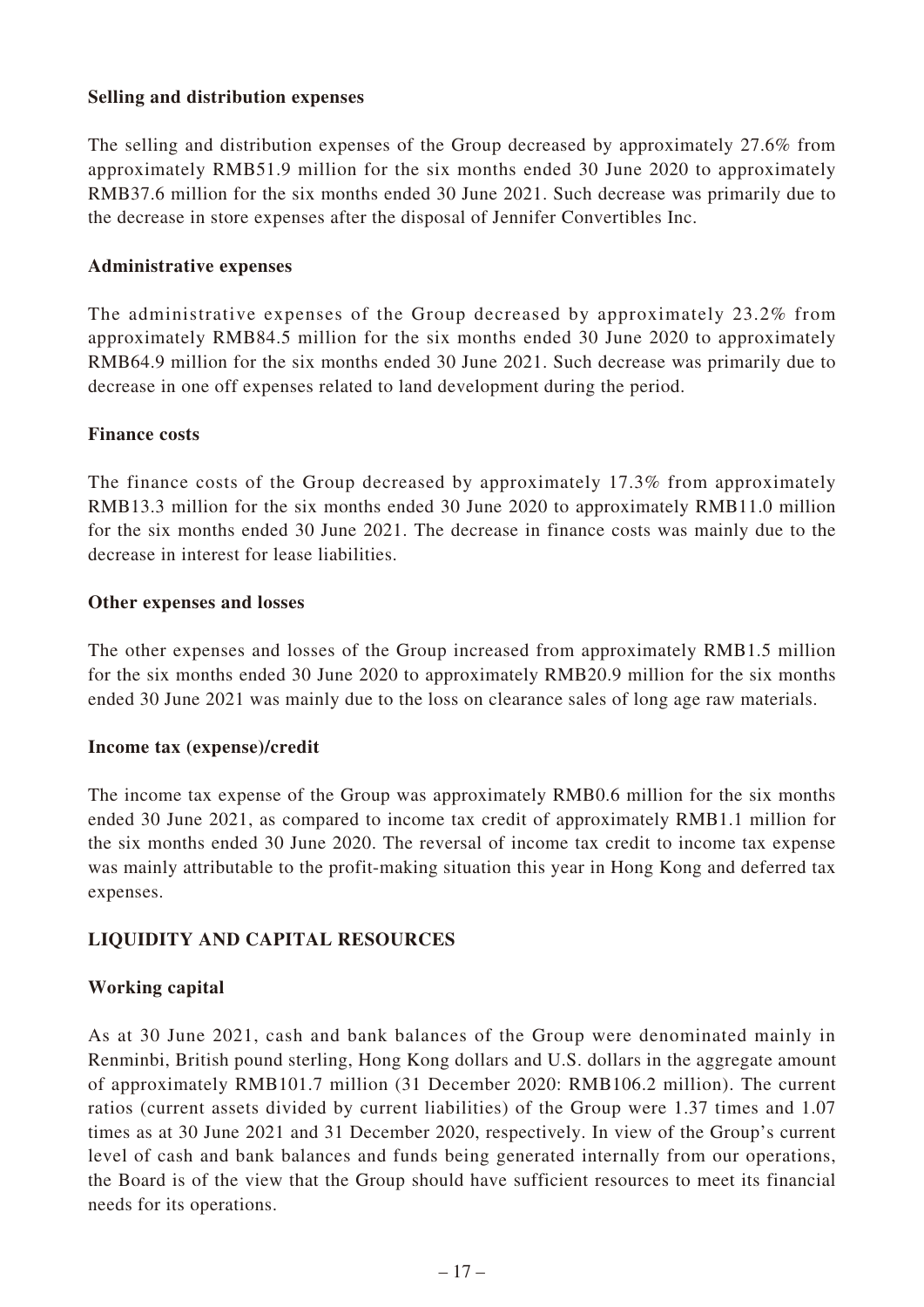### **Borrowing and pledge of assets**

As at 30 June 2021, the Group's interest-bearing bank and other borrowings amounted to approximately RMB365.4 million (31 December 2020: approximately RMB94.734 million). The bank loans' interest rates ranged from 1.7% to 6.5% (31 December 2020: 3.4% to 6.5%) per annum.

As at 30 June 2021, approximately RMB47.5 million (31 December 2020: approximately RMB70.2 million) restricted bank balances were pledged for bank borrowings and bills payables. Decrease in restricted bank balance was mainly due to the decline in deposit level required by banks during the Reporting Period.

# **Gearing ratio**

The gearing ratio of the Group, which is total debts (comprised of amount due to a shareholder, amounts due to related companies, lease liabilities, convertible loan and interest-bearing bank and other borrowings) divided by total equity as at the end of the year/ period, increased from approximately 345.5% as at 31 December 2020 to approximately 1,851.5% as at 30 June 2021, which was primarily due to the increase in interest-bearing bank and other borrowings as at 30 June 2021.

### **Contingent liabilities**

The Group did not have any significant contingent liabilities as at 30 June 2021.

# **Trade receivables**

The trade and bills receivables of the Group decreased to approximately RMB82.5 million as at 30 June 2021 (31 December 2020: approximately RMB140.4 million), primarily due to the decrease in sales to our customers in the second quarter of 2021 as compared to the fourth quarter of 2020.

# **Trade and bills payables**

The trade and bills payables of the Group decreased to approximately RMB248.3 million as at 30 June 2021 (31 December 2020: approximately RMB265.2 million), primarily due to the decrease in purchase from the Group's suppliers in the second quarter of 2021 as compared to the fourth quarter of 2020.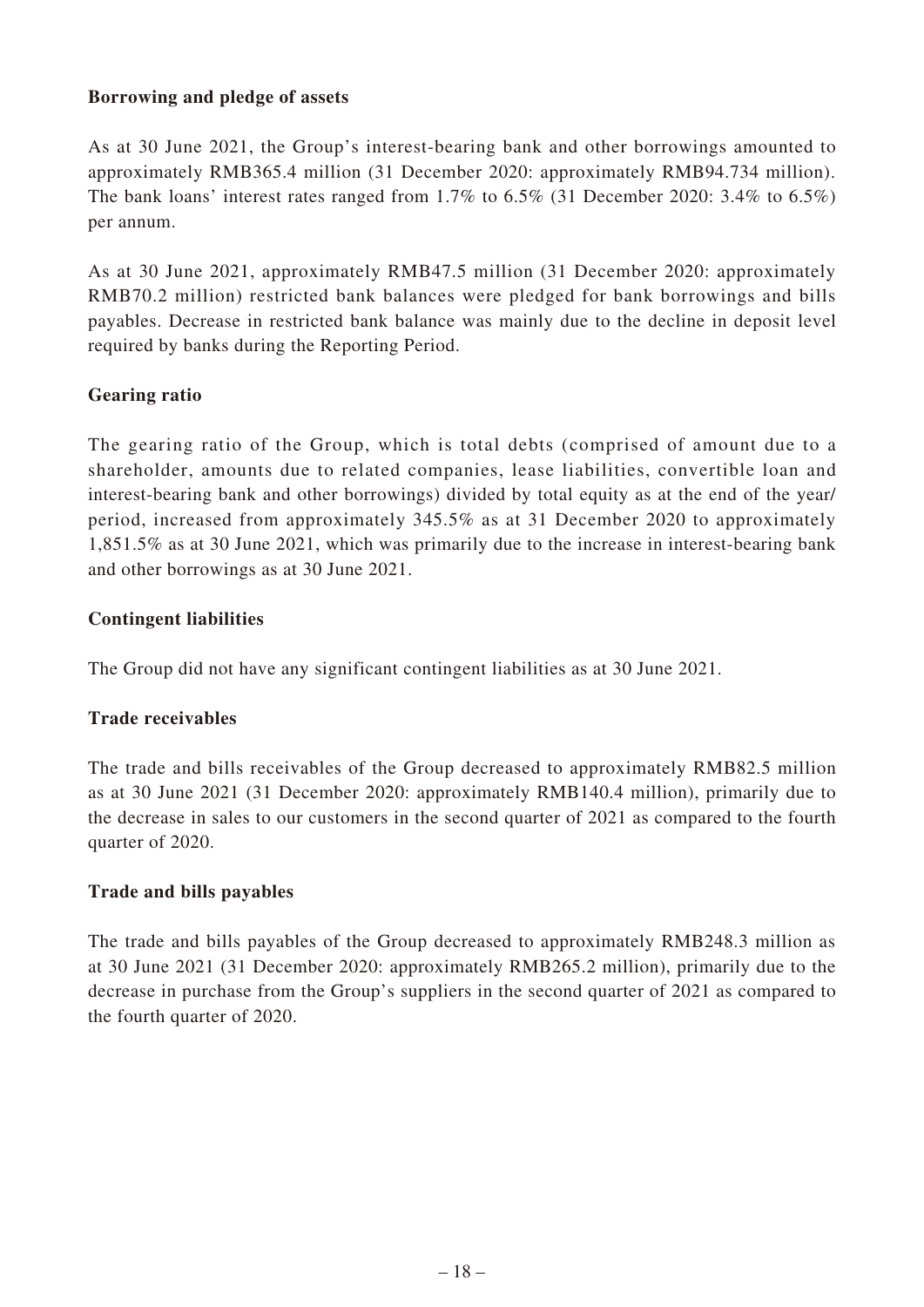#### **Foreign exchange exposure**

Revenue from major customers is mainly from the U.S. while the production facilities of the Group are mainly located in the PRC. Accordingly, most of the sales are denominated in U.S. dollars while the costs arising from the Group's operations are generally settled in RMB. As a result, fluctuations in the value of U.S. dollars against RMB could adversely affect the financial results of the Group. During the six months ended 30 June 2021, the Group did not experience any material difficulties or impacts on its operations or liquidity as a result of currency exchange fluctuation. The Group used forward exchange contract for hedging purpose with the hedging instruments outstanding as at 30 June 2021 in the amount of approximately RMB0.3 million (31 December 2020: approximately RMB0.3 million). The Group will continue to monitor closely the exchange rate risk arising from its existing operations and new investments in the future.

## **MAJOR AND CONNECTED TRANSACTION IN RELATION TO THE DISPOSAL OF THE ENTIRE SHARE CAPITAL OF A SUBSIDIARY**

On 8 January 2021, Morris International Group Limited (the "**Vendor**"), a direct whollyowned subsidiary of the Company, and Morris Capital Limited (the "**Purchaser**"), a connected person of the Company, entered into the share purchase agreement, pursuant to which the Vendor agreed to sell, and the Purchaser agreed to acquire the entire issued share capital of Masia Investment Limited (the "**Disposal Company**"), for the aggregate consideration of US\$5.513 million (approximately RMB36 million). Further, it is agreed between the Vendor and the Purchaser that the Purchaser shall take the Disposal Company with the current liabilities of the Disposal Group. The transaction was completed on 9 March 2021. Further details of the disposal of the Disposal Company were set out in the announcements of the Company dated 8 January 2021 and 9 March 2021 and the circular of the Company dated 18 February 2021.

### **CHANGE OF COMPANY NAME**

On 13 April 2021, the Company changed its English name from "Morris Holdings Limited" to "Morris Home Holdings Limited" and adopted the Chinese name "慕容家居控股有限公司" as its dual foreign name to replace its former Chinese name "慕容控股有限公司" (the "**Change of Company Name**"). Further details of the Change of Company Name were set out in the announcements of the Company dated 24 February 2021, 1 April 2021 and 26 May 2021 and the circular of the Company dated 10 March 2021. The Change of Company Name was registered with Hong Kong Companies Registry on 13 May 2021. Following the Change of Company Name becoming effective, the stock short name of the Company has changed from "MORRIS HOLD" in English and "慕容控股" in Chinese to "MORRIS HOME" in English and "慕容家居" in Chinese with effect from 9:00 a.m. on 1 June 2021. The Company also adopted a new company logo with effect from 1 June 2021.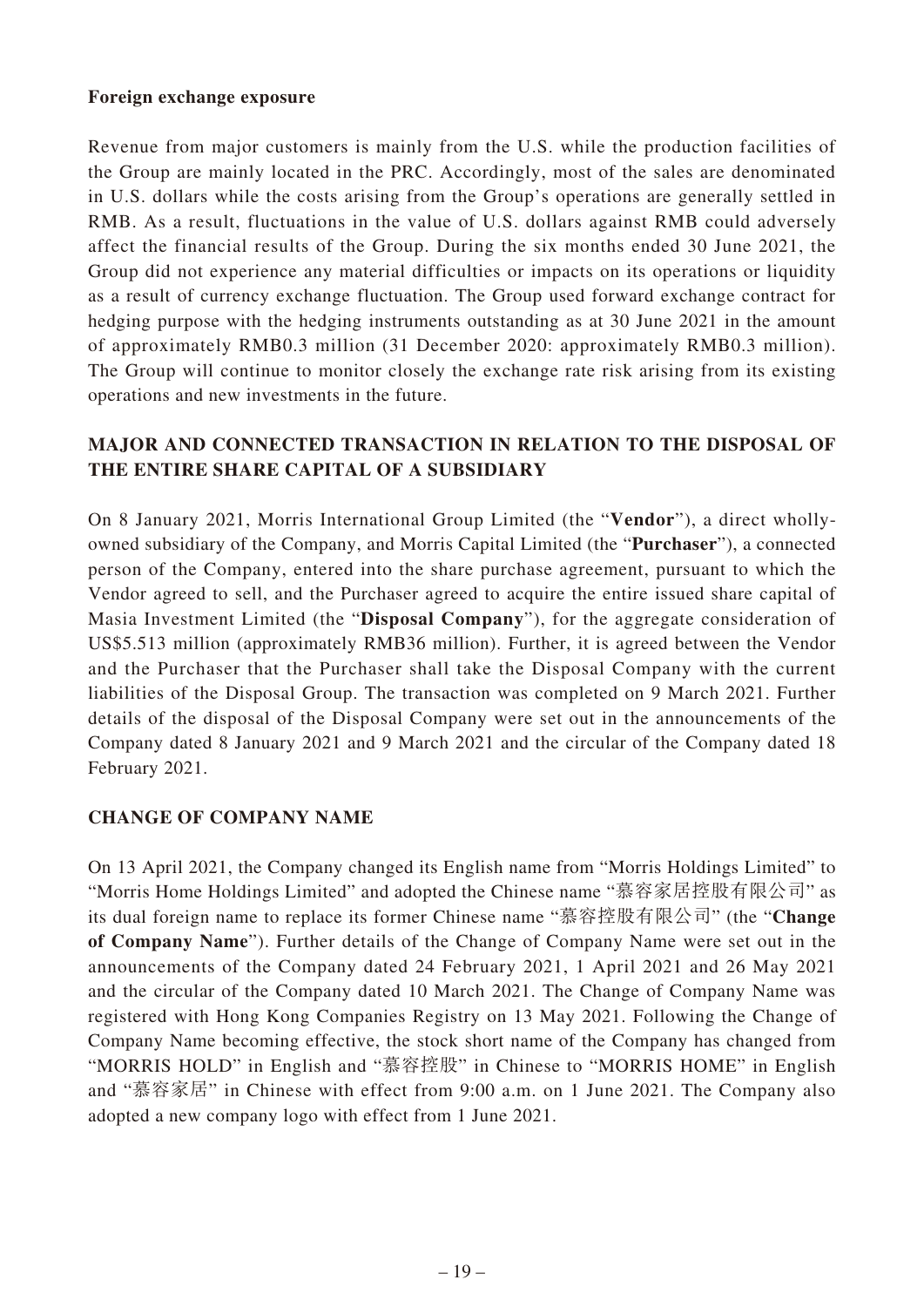### **DISCLOSURE PURSUANT TO RULE 13.17 OF THE LISTING RULES**

On 14 April 2021, the controlling shareholder of the Company, Morris Capital Limited ("**Morris Capital**") entered into two share charges (the "**Share Charges**") to agree to charge an aggregate of 750,000,000 shares (representing 75% of the issued share capital) of the Company in favour of Jiaxing Haining branch of 浙商銀行股份有限公司 (China Zheshang Bank Co., Ltd.) ("**CZBank**") to secure the repayment obligations of loan facilities owed by 浙 江慕容時尚家居有限公司 (Zhejiang Morris Fashion Home Co., Ltd.) and 浙江阿波羅皮革 製品有限公司 (Zhejiang Apollo Leather Products Co., Ltd.) (collectively, the "**Borrowers**") to CZBank for up to the maximum limit of RMB280 million. Further details of the Share Charges were disclosed in the Company's announcement dated 26 May 2021.

### **SUBSEQUENT EVENTS**

As disclosed in the Company's announcement dated 16 June 2021, on 15 June 2021 (after trading hours), the Company and the Potential Investor entered into the Memorandum of Understanding, pursuant to which the Company intends to issue, and the Potential Investor intends to subscribe for, the Subscription Shares. On 15 June 2021, the Potential Investor provided (and procured the provision by its affiliated entities of) short-term working capital loans to the Group in the total amount of RMB 50 million (the "**Working Capital Loan**"), secured by corporate guarantees by the Company and share charges in the equity of certain subsidiaries of the Group. As disclosed in the Company's announcement dated 9 July 2021, on 8 July 2021 (after trading hours), the Company received a notice from the Potential Investor (the "**Termination Notice**") that it does not intend to proceed further with the Possible Subscription on the terms described in the Memorandum of Understanding, and that the transactions contemplated in the Memorandum of Understanding would cease and proceed no further. Simultaneously with the receiving of the Termination Notice, the Company received repayment notices dated 8 July 2021 (the "**Repayment Notices**") demanding repayment of the outstanding principal of the Working Capital Loan in the approximate amount of RMB50 million plus interest. The Board considers that the termination of the Memorandum of Understanding should have no material adverse impact on the financial position and operations of the Group.

### **HUMAN RESOURCES MANAGEMENT**

Quality and dedicated staff are indispensable assets to the Group's success in the competitive market. By providing comprehensive training and corporate culture education periodically, the employees are able to obtain on-going training and development in the sofa manufacturing industry. Furthermore, the Group offers competitive remuneration packages commensurate with industry practice and provides various fringe benefits to all employees. The Group reviews its human resources and remuneration policies periodically to ensure that they are in line with market practice and regulatory requirements. As at 30 June 2021, the Group employed a work force of 1,295 (31 December 2020: 1,494). The total salaries and related costs including the directors' remuneration for the six months ended 30 June 2021 amounted to approximately RMB69.4 million (for the six months ended 30 June 2020: approximately RMB56.4 million).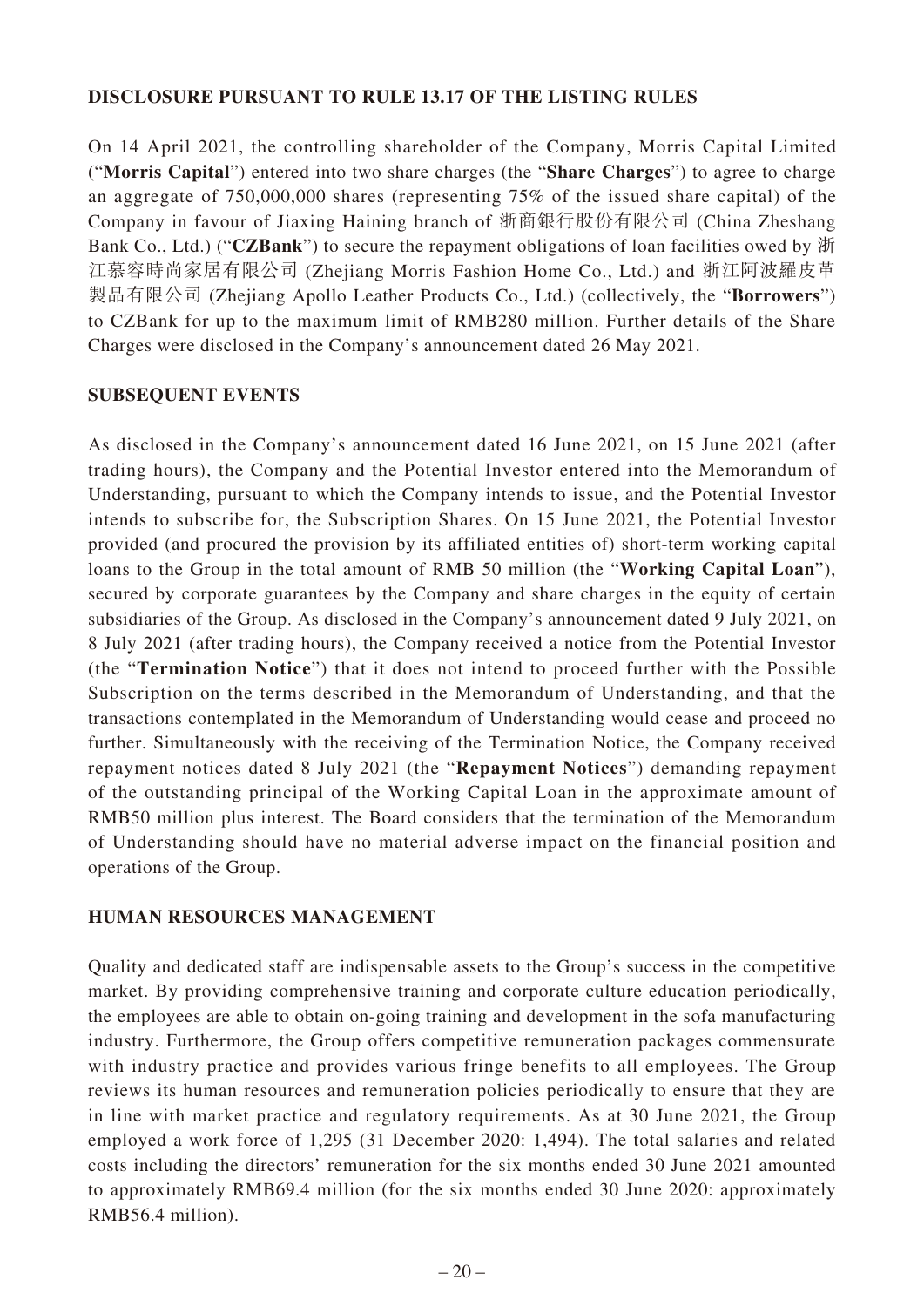### **SHARE OPTION SCHEME**

The Company operates a share option scheme which allows the Company to grant options to eligible persons as rewards for their contributions to the Group. The share option scheme was adopted by the Company on 10 December 2016. No share options were granted under the share option scheme since the listing date in January 2017, no share options were granted, exercised or cancelled during the Reporting Period and no share options were outstanding as at 30 June 2021 and the date of this announcement.

### **OUTLOOK**

#### **Broadening sources of income and cutting expenditure**

The Group will take measures on broadening sources of income and cutting expenditure to cope with the continuing outbreak of COVID-19. In terms of broadening sources of income, the Group will actively seek for methods in reducing reliance on the U.S. market, and leverage on its mature and effective production capacity to focus on the expansion in the furniture market in other overseas markets and the domestic sales in China and Hong Kong. In terms of cost control measures, the management will continue to optimize human resources, enhance production management and improve production and operating efficiency, in order to minimize the impacts of the COVID-19 on the Group.

#### **Branding strategy**

In the future, the Group will uphold its strategies in developing self-owned brands, exploring retail channels, and carefully creating a young and fashionable sofa and furniture brand in the mid-market.

In China, in order to explore the domestic sofa and furniture market, the Group will continue to take part in large furniture fairs in China for promoting the brand "Morris", and will launch a new series of sofa and furniture products integrating modern and traditional styles in the fourth quarter of 2021. In Hong Kong, with its solid development foundation, the Group will continue to penetrate the Hong Kong market for gaining a foothold for "Morris" in Hong Kong.

### **PURCHASE, SALE OR REDEMPTION OF THE COMPANY'S LISTED SECURITIES**

Save as disclosed in the paragraph headed "Restricted Share Award Scheme" below, neither the Company nor any of its subsidiaries has purchased, redeemed or sold any of the Company's listed securities for the six months ended 30 June 2021.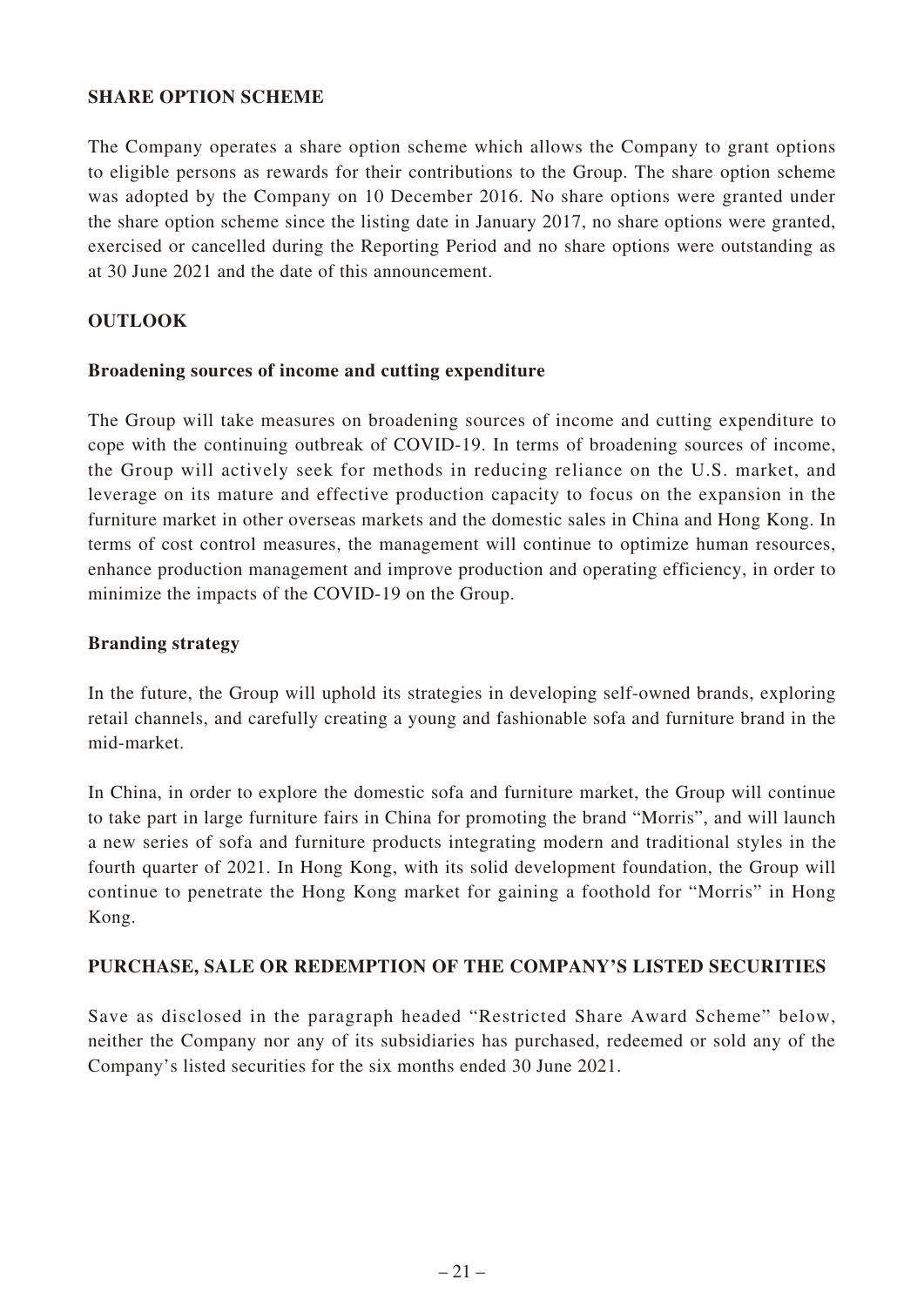## **RESTRICTED SHARE AWARD SCHEME**

The Restricted Share Award Scheme (the "**Award Scheme**") was adopted by the Board on 29 August 2019 (the "**Adoption Date**") as an incentive to retain and encourage employees for the continual operation and development of the Group. During the period under review, the trustee of the Award Scheme, pursuant to the terms of the rules and trust deed of the Award Scheme, acquired 75,812,000 shares of the Company by way of acquisition at an aggregate consideration of approximately HK\$10,679,284 (including transaction costs) representing approximately 7.58% of the issued share capital of the Company as at the Adoption Date.

## **MODEL CODE FOR SECURITIES TRANSACTIONS**

The Company has adopted the Model Code for Securities Transactions by Directors of Listed Issuers (the "**Model Code**") as set out in Appendix 10 of the Listing Rules as a code of conduct of the Company for Directors' securities transactions. The Company has made specific enquiry with all Directors and the relevant employees regarding any non-compliance with the Model Code for the Reporting Period, and they all confirmed that they had fully complied with the required standard set out in the Model Code and its code of conduct regarding directors' securities transactions for the Reporting Period.

## **CORPORATE GOVERNANCE CODE**

The Company is committed to maintain high standards of corporate governance to protect the interests of its shareholders and to enhance corporate value and accountability. The Company has adopted the code provisions ("**Code Provisions**") and, where applicable, the recommended best practices of the Corporate Governance Code ("**Corporate Governance Code**") set out in Appendix 14 of the Listing Rules. Save for the disclosed below, the Company has applied and complied with the relevant provisions of the Code Provisions throughout the six months ended 30 June 2021.

According to Code Provision A.2.1 of the Corporate Governance Code, the roles of chairman and chief executive officer ("**CEO**") should be separate and should not be performed by the same individual. The Company has appointed Mr. Zou Gebing as both the chairman and the CEO. The Board believes that vesting the roles of the chairman and CEO in the same individual would enable the Company to achieve higher responsiveness, efficiency and effectiveness when formulating business strategies and executing business plans. The Board believes that the balance of power and authority is sufficiently maintained by the operation of the senior management and the Board, which comprises experienced and high-calibre individuals. The Board currently comprises three executive Directors (including Mr. Zou Gebing) and three independent non-executive Directors and therefore has a fairly strong independence element in its composition. The Board will nevertheless review the structure and composition of the Board from time to time in light of prevailing circumstances, in order to maintain a high standard of corporate governance practices of the Company.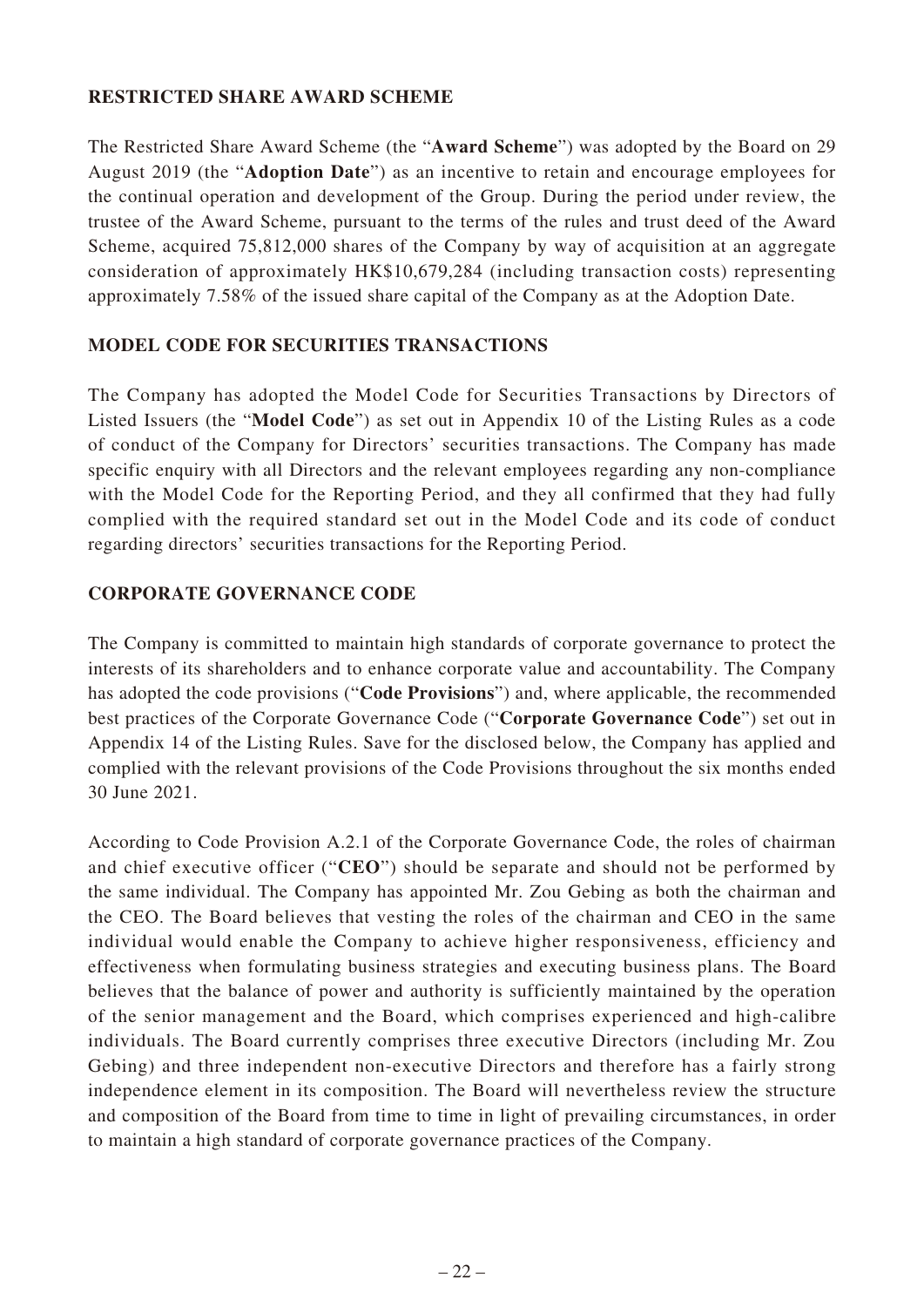Code provision C.1.2 of the Corporate Governance Code provides that management should provide members of the board with monthly updates giving a balanced and understandable assessment of the issuer's performance, position and prospects in sufficient details to enable the board as a whole and each director to discharge their duties under Rule 3.08 and Chapter 13 of the Listing Rules. Although the management of the Company did not provide a regular monthly update to the members of the Board, the management keeps providing information and updates to the members of the Board as and when appropriate.

# **AUDIT COMMITTEE AND REVIEW OF UNAUDITED INTERIM RESULTS**

During the Reporting Period and up to the date hereof, the Audit Committee of the Company comprised of three independent non-executive Directors, with at least one member possessing recognised professional qualifications in accounting and/or having wide experience in audit and accounting. Currently, the members of the Audit Committee are Mr. Liu Haifeng, Mr. Chu Guodi and Mr. Qian Jun. The Audit Committee has reviewed with the management of the Company the unaudited interim results and interim report of the Group for the six months ended 30 June 2021 and is of the opinion that it complies with the applicable accounting standards, the Listing Rules and legal requirements, and that adequate disclosures have been made.

# **INTERIM DIVIDEND**

The Board has resolved not to declare any interim dividend for the six months ended 30 June 2021 (2020: Nil).

# **SUFFICIENCY OF PUBLIC FLOAT**

Based on the information that is publicly available to the Company and within the knowledge of the Directors, the Directors confirmed that the Company had maintained sufficient public float of more than 25% of the Company's issued share capital as required under the Listing Rules as of the date of this announcement.

# **PUBLICATION OF UNAUDITED INTERIM RESULTS ANNOUNCEMENT AND INTERIM REPORT**

This unaudited interim results announcement will be published on the website of the Stock Exchange at www.hkexnews.hk and the Company's website at www.morrishome.com.hk. The unaudited interim report of the Company for the Reporting Period will be dispatched to the shareholders of the Company and published on the aforesaid websites in due course on or before 30 September 2021.